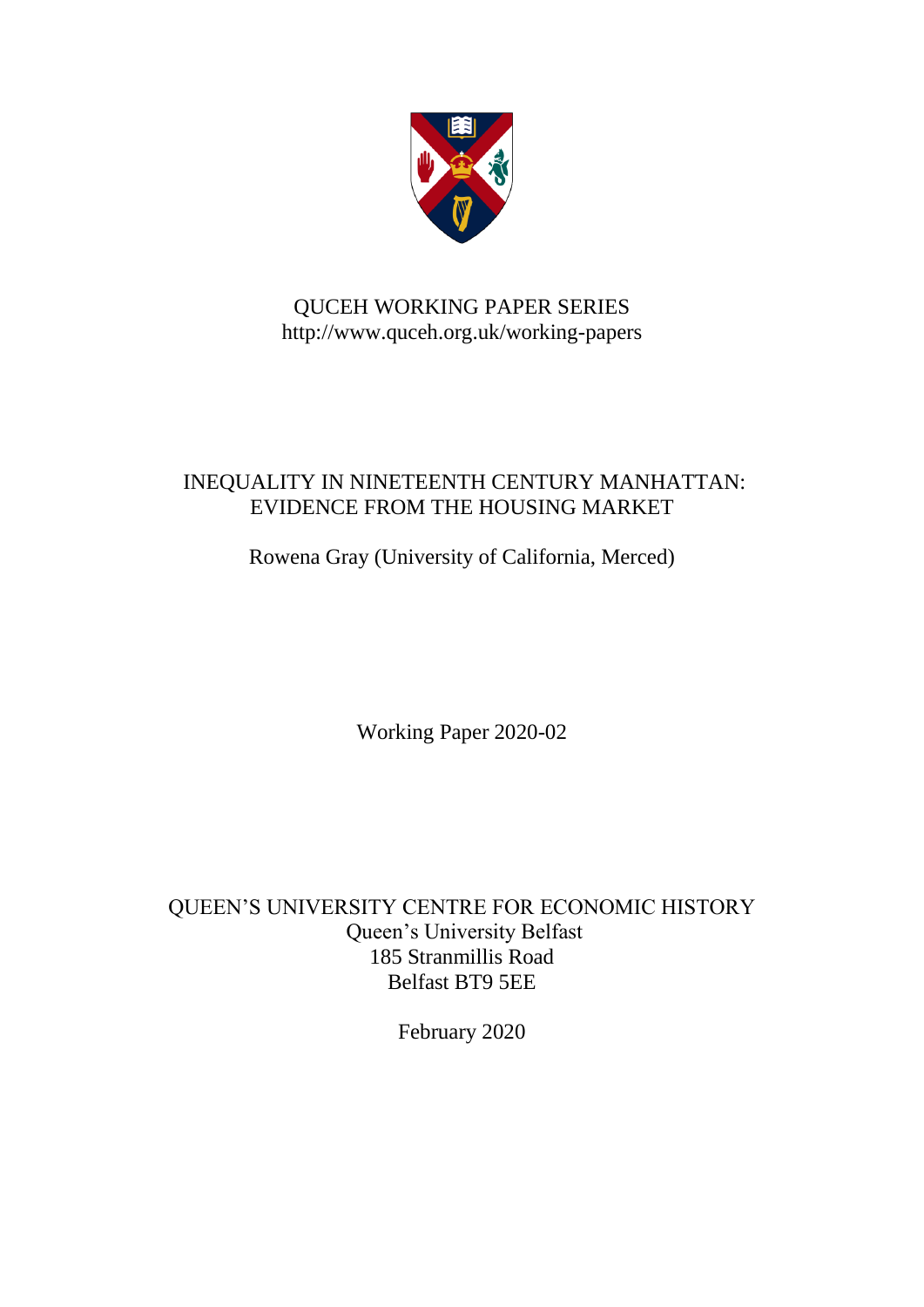# **Inequality in Nineteenth Century Manhattan: Evidence from the Housing Market**

Rowena Gray

#### **Abstract**

Historical inequality is difficult to measure, especially at the sub-country level and beyond the top income shares. This paper presents new evidence on the level of inequality in Manhattan from 1880 to 1910 using housing rents. Rental prices and characteristics, including geocodable locations, were collected from newspapers and provide extensive geographic coverage of the island, relevant for the overwhelming majority of its population where renting predominated. This provides a measure of consumption inequality at the household level which helps to develop the picture of urban inequality for this period, when income and wealth measures are scarce. For large American cities, but particularly for New York, housing made up a large share of consumption expenditure and its consumption cannot be substituted, so this is a reliable and feasible way to identify the true trends in urban inequality across space and time.

**Keywords**: inequality; housing markets; measurement; consumption inequality; New York

**JEL Codes:** N31, N91, R31

\* University of California, Merced. Email: rgray6@ucmerced.edu.

I acknowledge support from an Economic History Association Cole Grant which facilitated the collection of rental data, and a UC Merced Committee on Research Grant which facilitated geocoding. Excellent research assistance was provided by Jordan Ahid, Frank Chou, Cecilia Garcia, Roman Guerrero, Justin Holtermann, Sewon Kim, Jason Lee, Alexandra Marr, Charles Martin, Chris Medina, Jacob Miller, Michael Mishkanian, Vanhien Nguyen, Jose Ulloa, Joselyn Ulloa, Daisy Urbina and Victoria Whitford. Carlos Villarreal built the historical GIS maps of Manhattan and geocoded the first round of observations. Richard Wright and Rocco Bowman provided excellent GIS.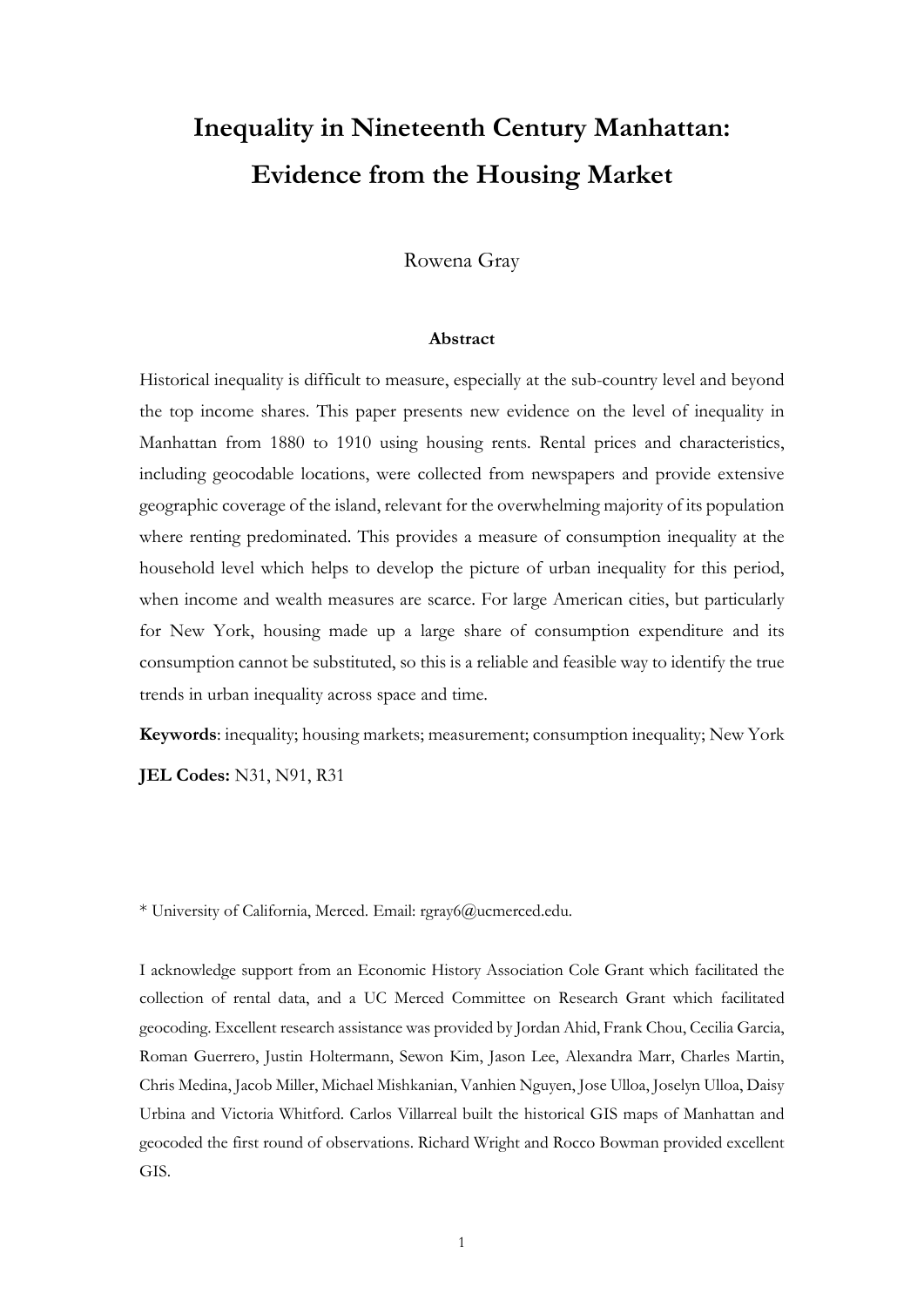#### **A. Introduction**

Inequality in incomes and wealth are potential drivers of social unrest and dissatisfaction as well as symptoms of economic systems that do not provide opportunities for every individual to experience upward mobility, motivating the UN to adopt inequality reduction as a goal in its 2030 Agenda for Sustainable Development. <sup>1</sup> As more countries have undergone modern economic growth, inequality has decreased at the global level but increased within countries. This has made the historical record of inequality in nowdeveloped countries an even more salient topic, to the extent that it may inform the development process for poorer nations today. There has been a renaissance in studies of inequality and its determinants following the work of Piketty (summarized in Piketty and Goldhammer 2017), including attempts to move beyond a simple identification of the Kuznets curve to understand how changing demographics, urbanization, and institutions drove the observed patterns. Alfani 2019 provides an overview of much of this work<sup>2</sup>, and Lindert (2015) elaborates on his critique of Piketty's theories, while simultaneously calling for even more data work on the subject, especially work that allows us to look across the entire distribution of incomes or wealth rather than focusing only on top income shares.<sup>3</sup> This paper provides such a contribution to the literature, presenting estimates of housing inequality for one of America's most important urban centers, Manhattan, for 1880-1910.

Long-run inequality in income, consumption or wealth is difficult to measure, as the most commonly-used sources-- estate and tax records-- were typically compiled only for a small share of the population, or available infrequently. Roine and Waldenstrom (2015) describes recent contributions to the methodology, which often build on the work of Simon

 $\overline{\phantom{a}}$ 

<sup>1</sup> [https://sustainabledevelopment.un.org/?menu=1300.](https://sustainabledevelopment.un.org/?menu=1300) Consulted 12/20/19.

<sup>2</sup> This includes highlighting the work done on inequality in European countries by the EINITE project, funded by the ERC.

<sup>&</sup>lt;sup>3</sup> Although Roine and Waldenstrom (2015) point out that inequality measured by top income shares is highly correlated with the gini coefficient.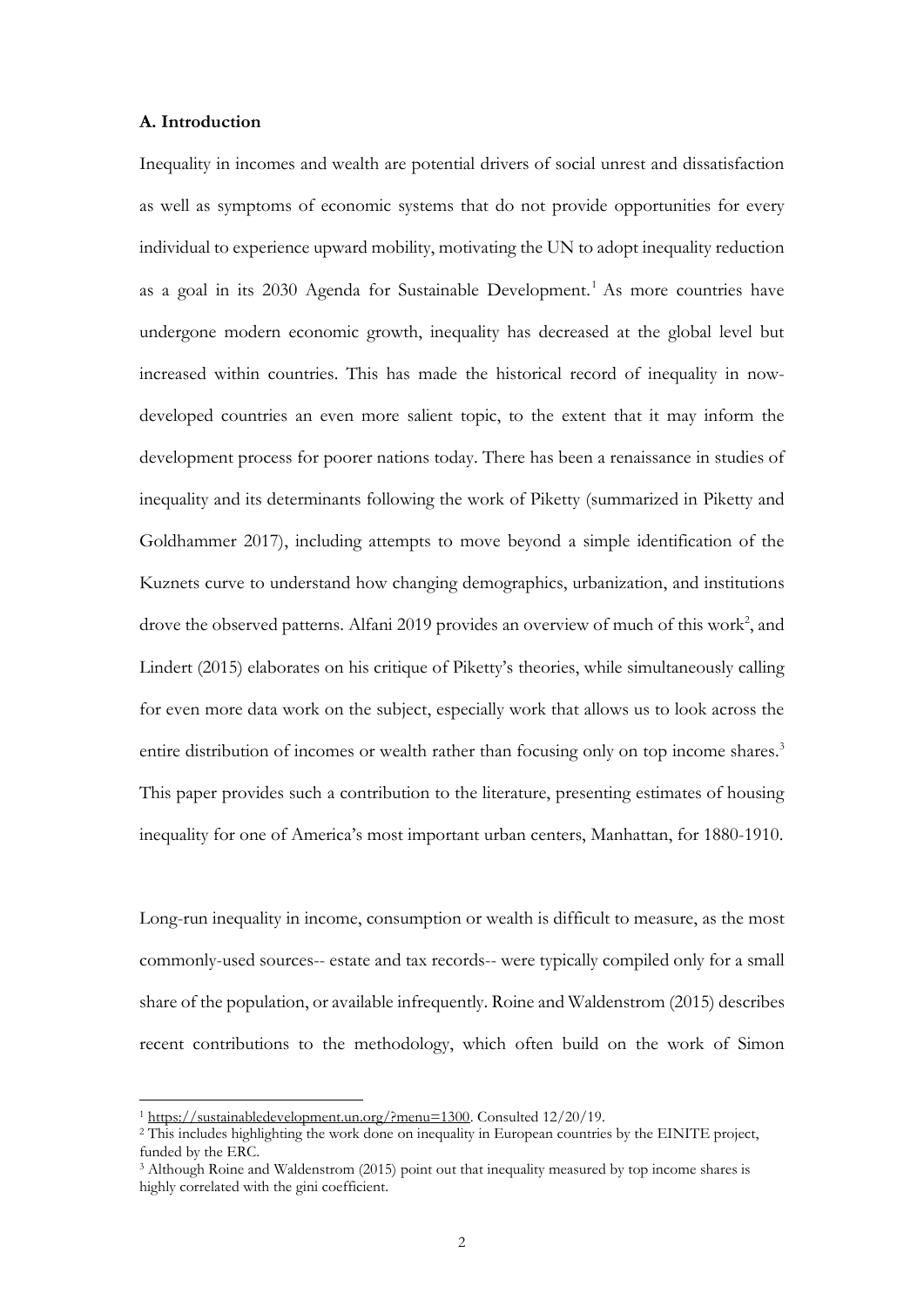Kuznets, but add many more countries and longer time spans, to develop the picture of trends in inequality. Milanovic et al. (2010) present pre-industrial inequality estimates for 28 countries using their approach of building up income measures from social tables, while Lindert and Williamson (2013) elaborate on this approach for the US.

Most papers focus on income and wealth inequality. A smaller literature measures inequality in consumption outcomes, for example Meyer and Sullivan (2017). They present evidence on the evolution of the 90/10 differential in US consumption (including housing), compared to pre- and post-tax incomes. The trend in consumption inequality since 1960 is not characterized by the upward trend observed for incomes. They argue that consumption is the more accurate measure of inequality, especially for the lower end of the distribution. This consumption trend makes sense for developed countries like the US because richer people tend to consume more services, whose prices mostly rise over time, compared to consumer goods whose prices have declined with globalization and retail innovations. In a similar vein, Geloso and Lindert (2019) price the different consumption baskets of richer and poorer types to create a more accurate measure of real inequality. They show that this measure rose more slowly than conventionally-measured income inequality for the years 1800-1914.

Other recent work on consumption inequality is found in Albouy and Zabek (2016). In contrast to Meyer and Sullivan (2017), they identified a u-shaped pattern in house price inequality over the twentieth century in the US, from a peak in 1930 to similar high inequality levels towards the end of the century, with the top 20% of houses in terms of value accounting for over half of total value, using Census data. They find that the pattern for rents is less dramatic than that for home prices, which the authors argue may be because there was more regulation of the rental sector by the late twentieth century. One advantage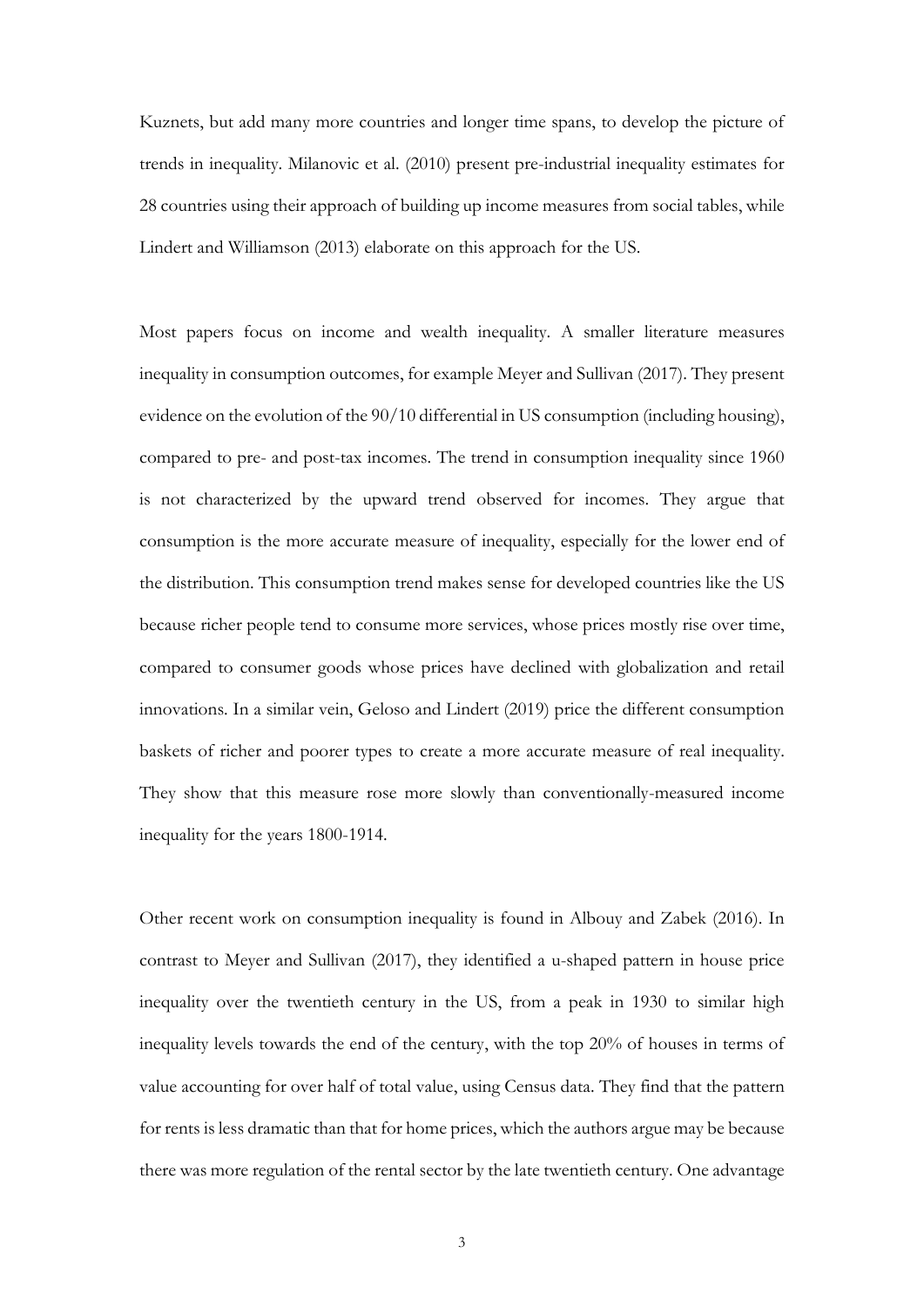of analyzing our historical period is that there was little intervention in the market, allowing us to identify non-governmental forces driving trends in rents and rental inequality.

The ratio between land rents and wages have been used to proxy for inequality in history (Roine and Waldenstrom, 2015). Wealth inequality studies may also have included housing as one of the assets. But a few studies before Albouy and Zabek (2016) have used housing rents as an inequality measure, almost exclusively using Dutch data. Soltow and van Zanden (1998) and McCants (2007) estimated gini coefficients using rents and compared these to inequality measures built on incomes which were mostly drawn from tax and probate data. To obtain rental prices, the most commonly-used sources are institutional and tax records (see Clark (2002), Eichholtz et al. (2012) and Drelichman and Gonzalez Aguda (2014), for examples) and newspaper advertisements. Advertisements have been used for American cities by Rees (1961) and Margo (1996), and for Berlin, in Kholodilin (2016).

This paper presents new inequality estimates for Manhattan from 1880 to 1910, using a new sample of housing rents drawn from newspaper advertisements. The gini coefficient for all 9962 observations shows declines from 1890 onwards, while the subsample of 5719 apartment listings, where most Manhattanites lived, display fairly constant inequality. Section D discusses the findings in more detail. Because the observations were geocoded, I also show that inequality within neighborhoods is much greater than between neighborhoods., reflecting perhaps the varied mix of units even within neighborhoods. This paper presents estimates for half-decade intervals, but the sample could be expanded further to calculate annual estimates, which may not be possible for income measures.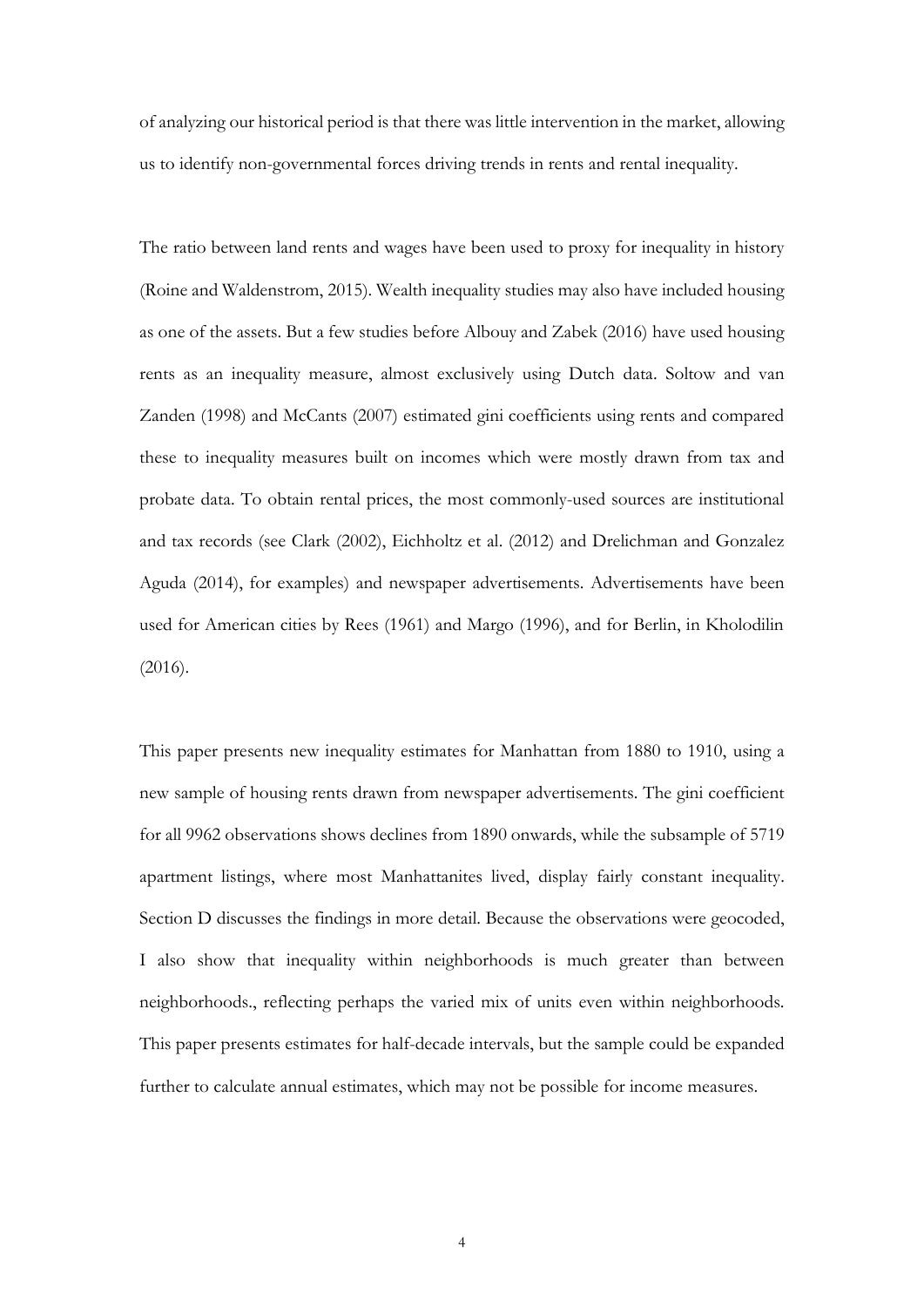Existing work on inequality in urban areas or New York in particular is somewhat sparse. Lindert and Williamson (1983: 70) provided some evidence on wage inequality in nineteenth century New York City, based mostly on the Aldrich Report data. These data suggested that skill premia increased in the antebellum period before plateauing for the remainder of the century. While there is some debate about whether this was the real trend in wage inequality<sup>4</sup>, it is more generally accepted that wealth inequality increased over this time and housing may have been a driver of that trend, as property made up a large fraction of pre-industrial wealth. In Manhattan, wealth inequality may indeed have risen over the nineteenth century, as land-ownership was concentrated among only a few of the elite and Atack and Margo (1998) showed that vacant land values rose up to the 1890s, in step with the growth of population and productivity.

The contribution of this paper, then, is to add evidence on consumption to this literature on inequality in historical urban America and to discuss how the changing composition of the sample affected our estimates of inequality trends. Housing rents are readily available at even the sub-city level, and going back further in time than information on income and wealth. They offer relatively comprehensive coverage of the population as a whole-- every person lived in a residence, while not everybody had a job, paid income taxes or left a will at death. In historical New York City, most people were renters-- 9.63% of household heads in the city owned real estate, as reported in the 1870 Census (IPUMS 1% sample, Ruggles et al. (2010)) and spent approximately 23.5% of their incomes on housing. <sup>5</sup> Finally, turnover was high, suggesting that focusing on listings of vacant apartments should well represent actual rents paid. I next discuss housing inequality more generally, before

 $\overline{\phantom{a}}$ 

<sup>4</sup> James and Thomas (2000) revisited the Aldrich data to analyze the full distribution, calculating Theil indices. They argued that wage inequality did not in fact rise over the nineteenth century, even though this may be the result of looking at the skill premium for a number of occupations.

<sup>5</sup> The 23.5% figure comes from the 1901 Consumer Expenditure Survey for New York state, but this survey drew heavily from New York City. Chao and Utgoff (2006).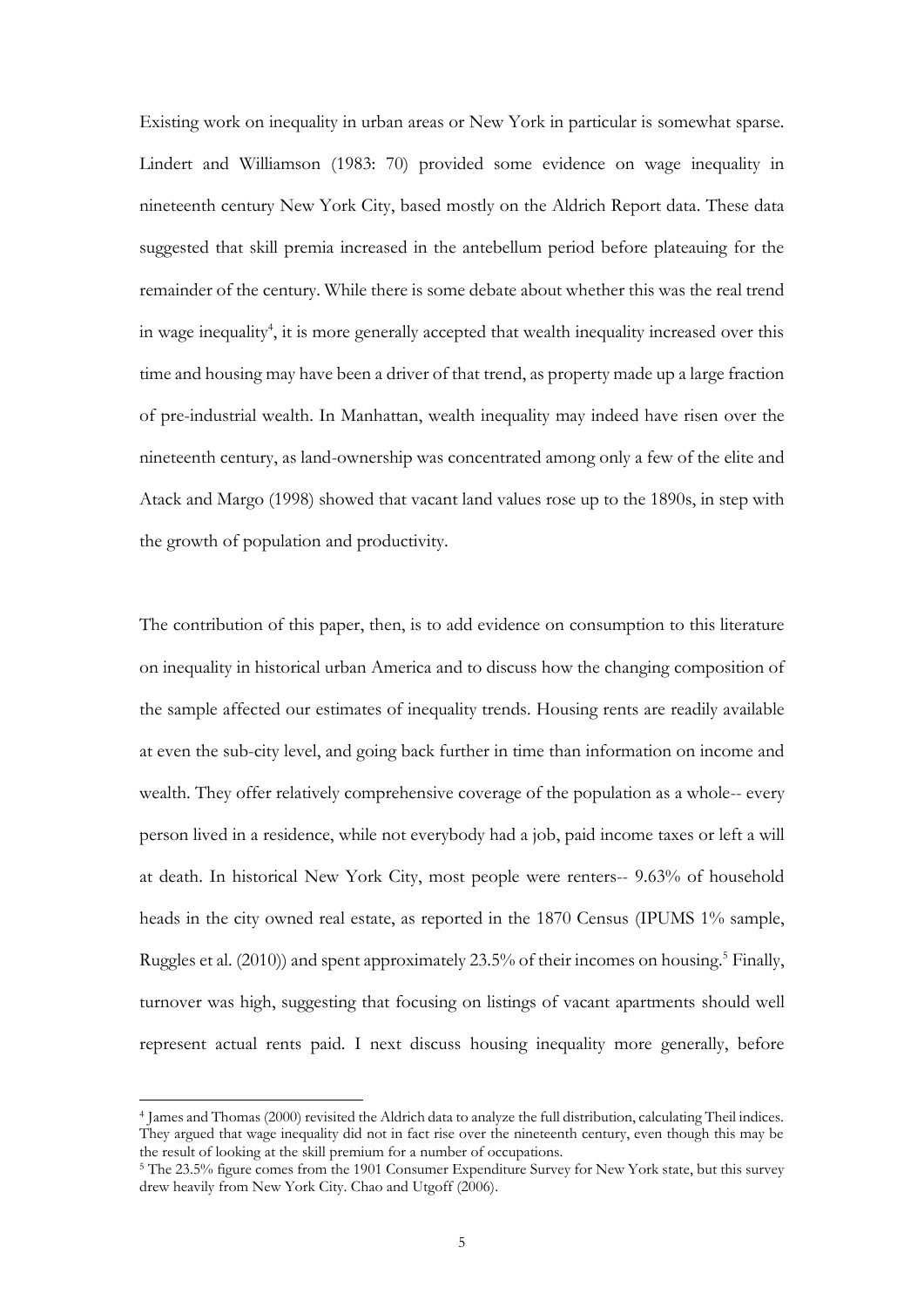presenting the data and discussing the inequality measures constructed using the newspaper dataset. The data section presents a detailed discussion of the influence of the sampling methodology on our inequality estimates, as well as highlighting how measures of housing inequality might compare to those built from income or wealth data. I discuss which subset of the population these estimates are most relevant for, given the audience of the sources used and the coverage they provided in terms of geography and types of housing—the results presented here measure most accurately inequality in housing consumption above the level of tenement-dwellers and below the level of house-owners on the island of Manhattan.

#### **B. Determinants of Housing Inequality**

Attanasio et al. (2002) builds a model of how consumption and income inequality are related. They show that permanent income shocks feed through to consumption, while transitory shocks do not tend to, and present data for UK cohorts born from the 1930s to 1950s. In our historical New York City setting with incomplete credit markets, income and consumption should have been even more strongly linked because renters tended to be highly mobile and moved whenever they found a better location or a better price, and were similarly responsive to negative income shocks (Scherzer 1992: 19). Households were likely to have smoothed their consumption of housing in the face of shocks, where this was possible. In practice this might have meant taking in boarders or sending another family member to work when income was low, but given that government safety nets were undeveloped, moving was also a viable option during hard times. These endogenous actions of renters, which are not generally captured in our data that simply records advertised rents of units and rarely mentions subletting or sharing, imply that the inequality measures derived from rentals understate reality, because many families actually consume less than the full unit advertised, assuming that the rent derived from boarders does not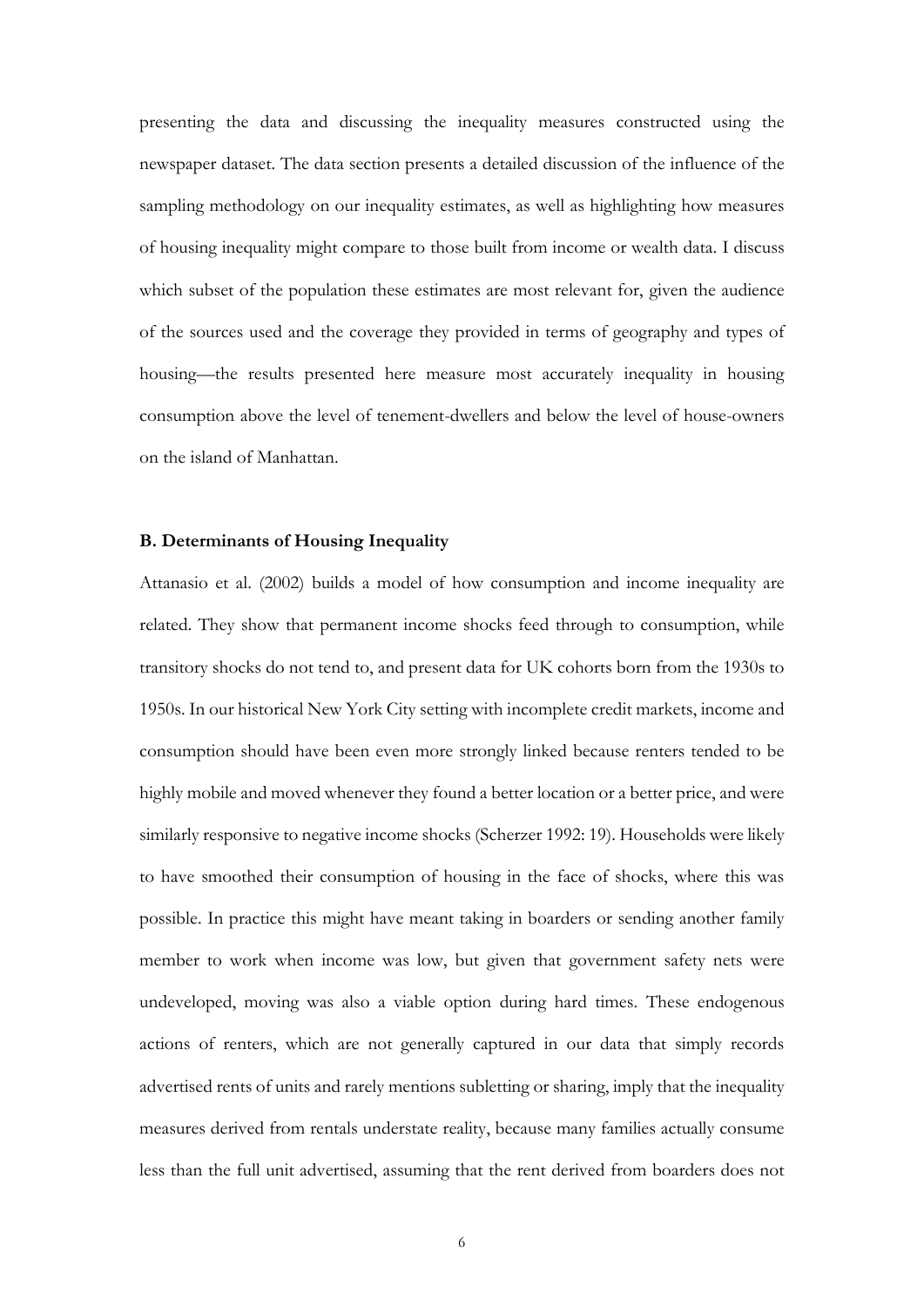fully offset the loss in unit consumption. This type of selection bias is common when trying to use housing rents or prices as a measure of inequality, and may be worse in our period because immigrant neighborhoods adapted so rapidly to the huge inflows—building and extending rear houses, putting more and more boarders and families into each unit and so forth. One approach is to exclude areas such as the immigrant-packed Lower East Side from the analysis, because the selection bias problem will be most intense there. Alternatively, one can try to gather other evidence on the prices paid by those groups, as presented in this paper. Other measurement issues are discussed in more detail in Section C.

Rental inequality also relates to supply conditions. The factors influencing supply for 1880- 1910 include the opening of new transportation connections including new elevated rail lines and stations and, in 1904, the subway. Regulatory factors were relatively minimal compared to today but did include attempts to improve tenement conditions in the 1901 Tenement House Law. In practice, the law did not limit too much the dimensions and particulars of new apartment buildings for the middle classes but likely did bite in the case of tenements for the poor and may have reduced tenement construction in the early years of the century.

Part of the inequality identified in this paper is driven by the fact that richer households consume more or better quality housing than poorer households. The other major factor is that we expect richer types to reside in more desirable areas, whether that is defined as closeness to business centers and amenities such as parks and transit or distance from disamenities like breweries and stables that emit noxious odors. I discuss in Sections C and D in more detail the findings for Manhattan in terms of breaking down inequality into the component across neighborhoods, which might capture locational advantages, and the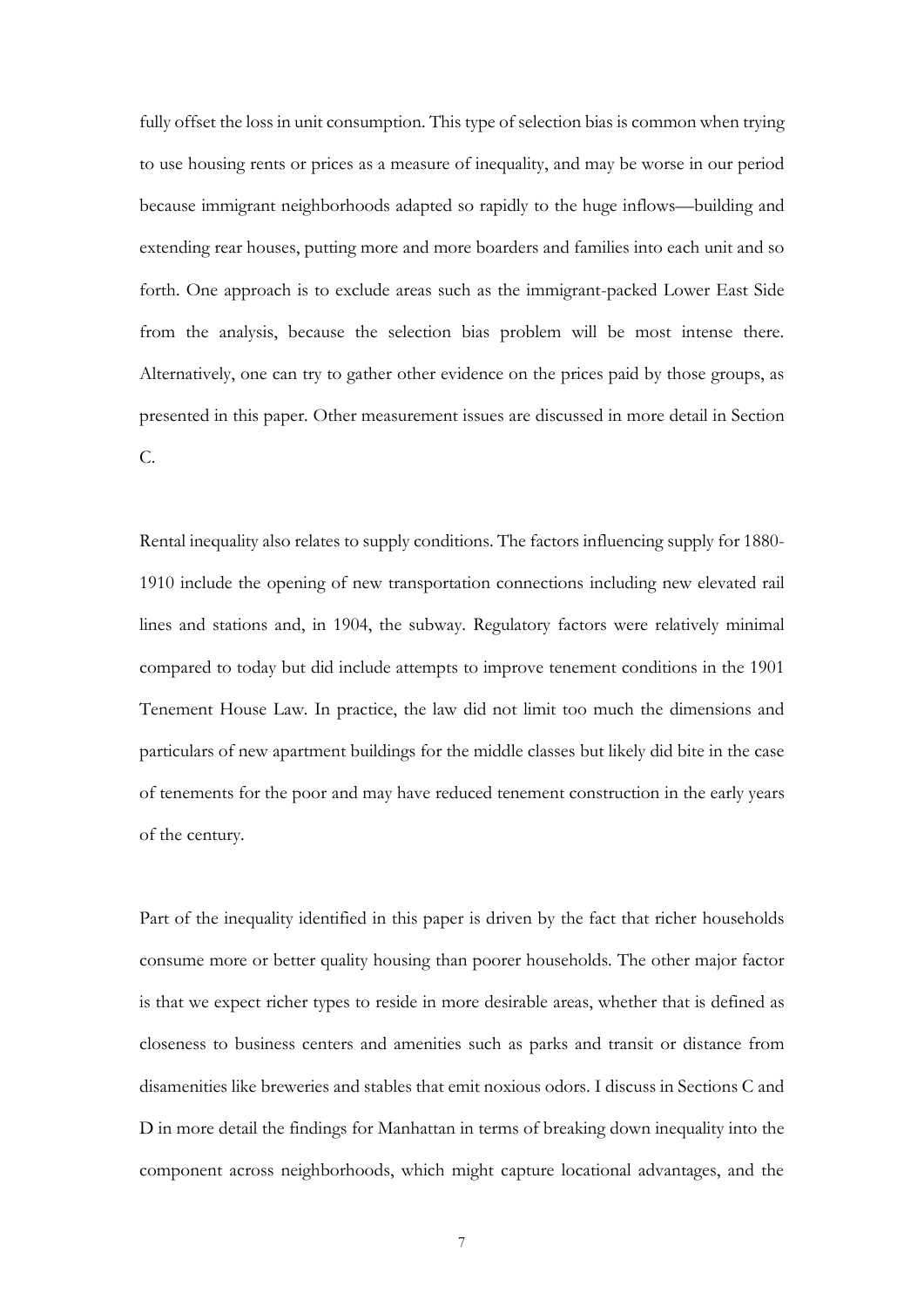within-neighborhood component, which is driven more by differences in unit characteristics.

#### **C. Rental Prices**

 $\overline{\phantom{a}}$ 

Gray and Bowman (2020) provides a thorough introduction of the new housing dataset, including a discussion of the geocoding process and a comparison with the existing evidence on rents from the historical literature.<sup>6</sup> Here I discuss briefly the composition of the final 9962-observation sample and the representativeness of the dataset in overall housing consumption. One substantial advantage of rental information from advertisements is the accompanying indicators of size and quality of units, which motivated their use in this paper. Location is useful to allow us to measure inequality within and across neighborhoods and it is also interesting to look at the characteristics of housing and try to assess how much of observed inequality is driven by differences in consumption across the distribution.

Rental prices and characteristics were collected from advertisements in 5 popular newspapers: New York Herald (NYH), New York Sun (NYS), New York Times (NYT), New York World (NYW) and the Brooklyn Daily Eagle (BDE), the last being used in only a few cases. Gray and Bowman (2020) investigates further the circulation of these newspapers and finds that they each had substantial readership and were commonly included in household budgets and used as a main source of information about available housing in the city. Gray and Bowman (2020) also presents a summary of information collected on the fees charged by each paper, over time, to place an advert. The price declined over time and was substantial enough that it likely did drive some of the selection

<sup>6</sup> The geocoding was achieved using a historical map of Manhattan, presented in Villarreal et al. (2014).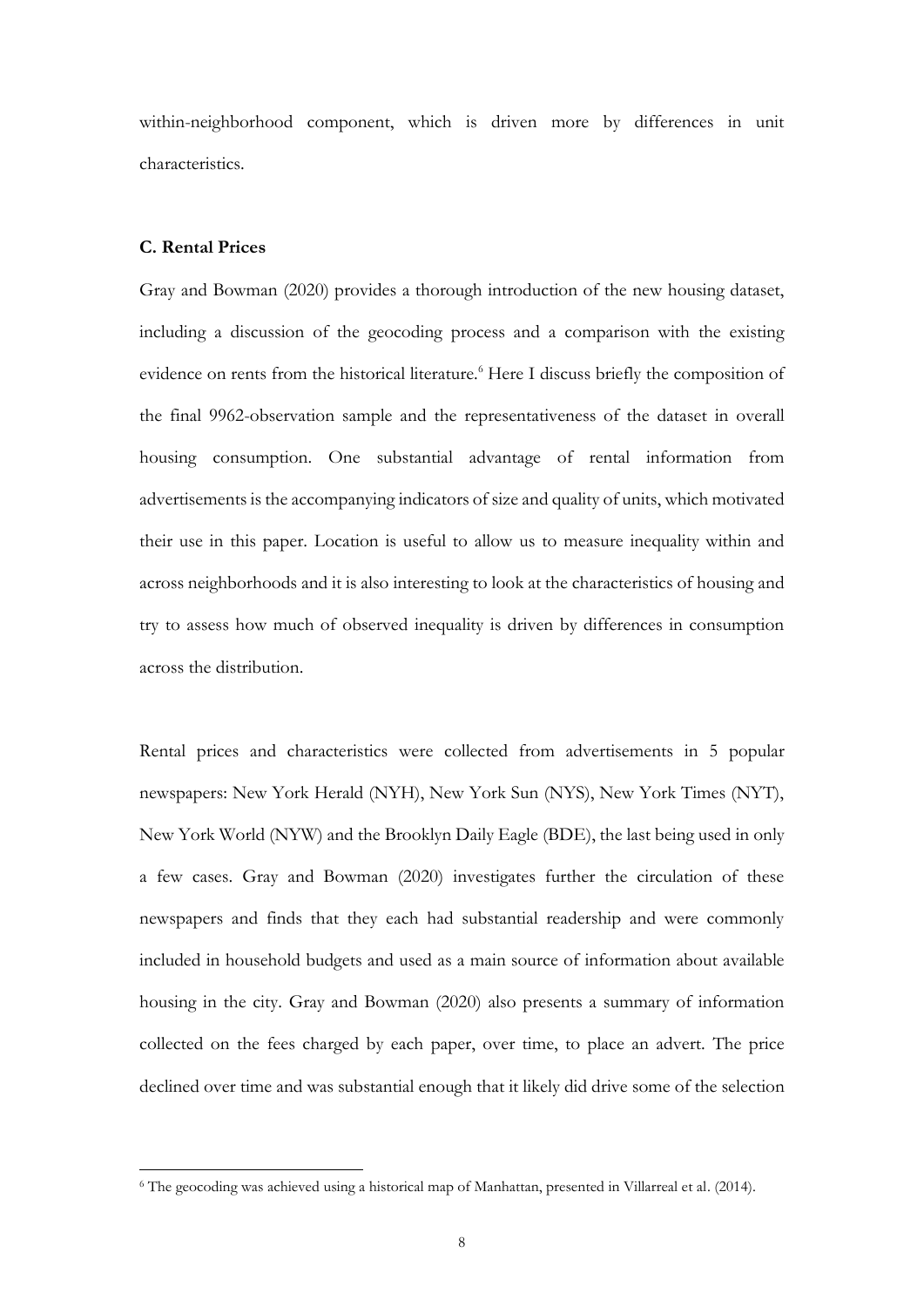bias that we observe—i.e. it was not worth paying this amount to advertise a sublet of a tenement apartment throughout the period.<sup>7</sup> Again, selection issues were minimized somewhat by consulting multiple newspapers, as advertising costs did vary and were higher for papers that seemed to target a more elite clientele (NYT and NYH). A minimum of 2 newspapers was consulted each year from 1880 to 1910 and I kept advertisements for residential properties that listed an actual address and price, with any other characteristics being recorded too. Each address was geocoded so that neighborhood can be identified and geographic characteristics attached.

All 4 newspapers used for this study included listings for a variety of housing types, including "rooms for let" or "boarders wanted" as well as apartments and houses. In the data collection process, all types were sampled. There was some specialization by newspaper in housing type and location. One quarter of units advertised in the NYT were houses, while only 5% of the NYW sample comprised houses. The share of apartments was fairly similar across all 4 papers, at about 60%, but was lowest for the NYS which had only 48%. The NYS yields the largest proportion of rooms with board in the sample. Sampling across multiple newspapers and all of these types of housing and location on the island resulted in a dataset that more accurately represents the bulk of Manhattan residents.

There are two interrelated types of representativeness to consider when looking at the rental sample—does it cover well the entire island and does it cover all forms of housing? Figure 1 displays the geographic coverage of the housing dataset and shows that there are few observations in the densely population Lower East Side area, which was packed with tenement buildings. In general, newspapers tended not to advertise, with prices listed, units

 $\overline{\phantom{a}}$ 

<sup>7</sup> Gray and Bowman (2020) found that the price (in 2017 dollars) per line of advertisement in the NYT was 16 in 1880, falling to 3.86 in 1910.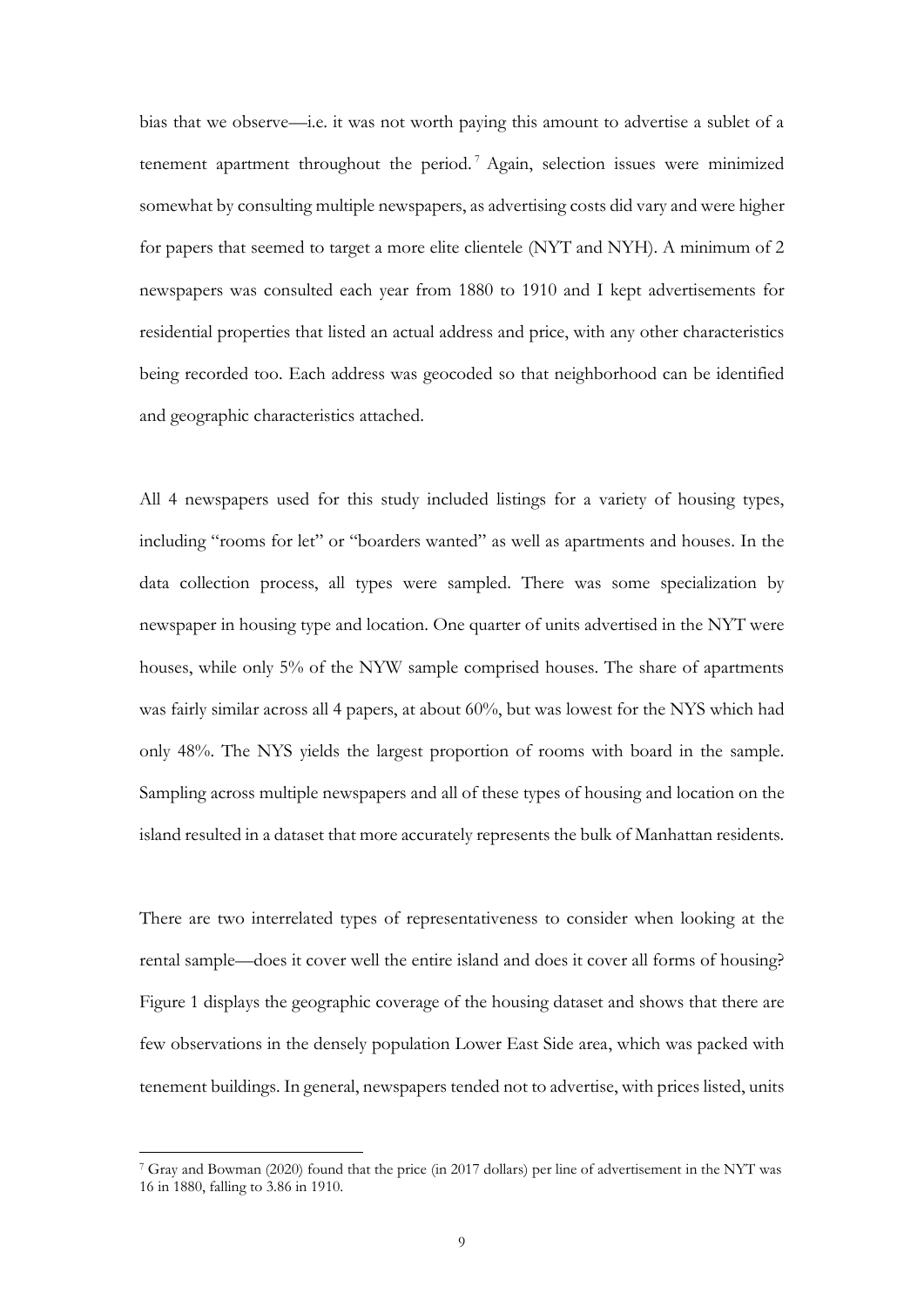at the extremes of the rental price distribution. Large, expensive houses are rare in the listings and became rarer over time. This may be because people were less likely to rent houses in Manhattan—the transit expansion was already opening up house buying in outer boroughs at this time, or some established families may still have owned such properties, but they tended not to openly advertise them for rent-- some were available but declined to publicly list a price. On the other end of the housing spectrum, many lived in more chaotic, cheap and changeable conditions. These show up in the rental advertisements as rooms to let, including those in hotels and boarding houses. And, occasionally, cheap apartments listed in tenement buildings. The secondary literature suggests that tenement families commonly took in boarders or had an entire additional family sharing the living space. These arrangements are not captured in the advertisement sample.

#### *Figure 1 about here*

 $\overline{\phantom{a}}$ 

I conclude that the newspaper sample is most truly representative of the Manhattan apartment market above the tenement class. This is true especially because of the fluid nature of the housing market on the island and given that apartment-dwellers would be less constrained than those lower in the distribution in terms of moving. Advertisements for available units therefore are most relevant for that slice of the population, which is why in this paper I present inequality estimates for both the full sample and for apartments only, which takes out the house-dwelling and rooms to let segments of the population. This issue of lack of data on the tails of the distribution is not unique to the Manhattan rental sample—most samples of rents fail to capture the very rich and very poor. The Lesger rents sample for the Netherlands had this problem. <sup>8</sup> Alfani and Ryckbosch (2016)

<sup>8</sup> See McCants (2007) for further discussion of the Lesger sample, the data that was added from another source and the remaining lack of data for the poorest classes.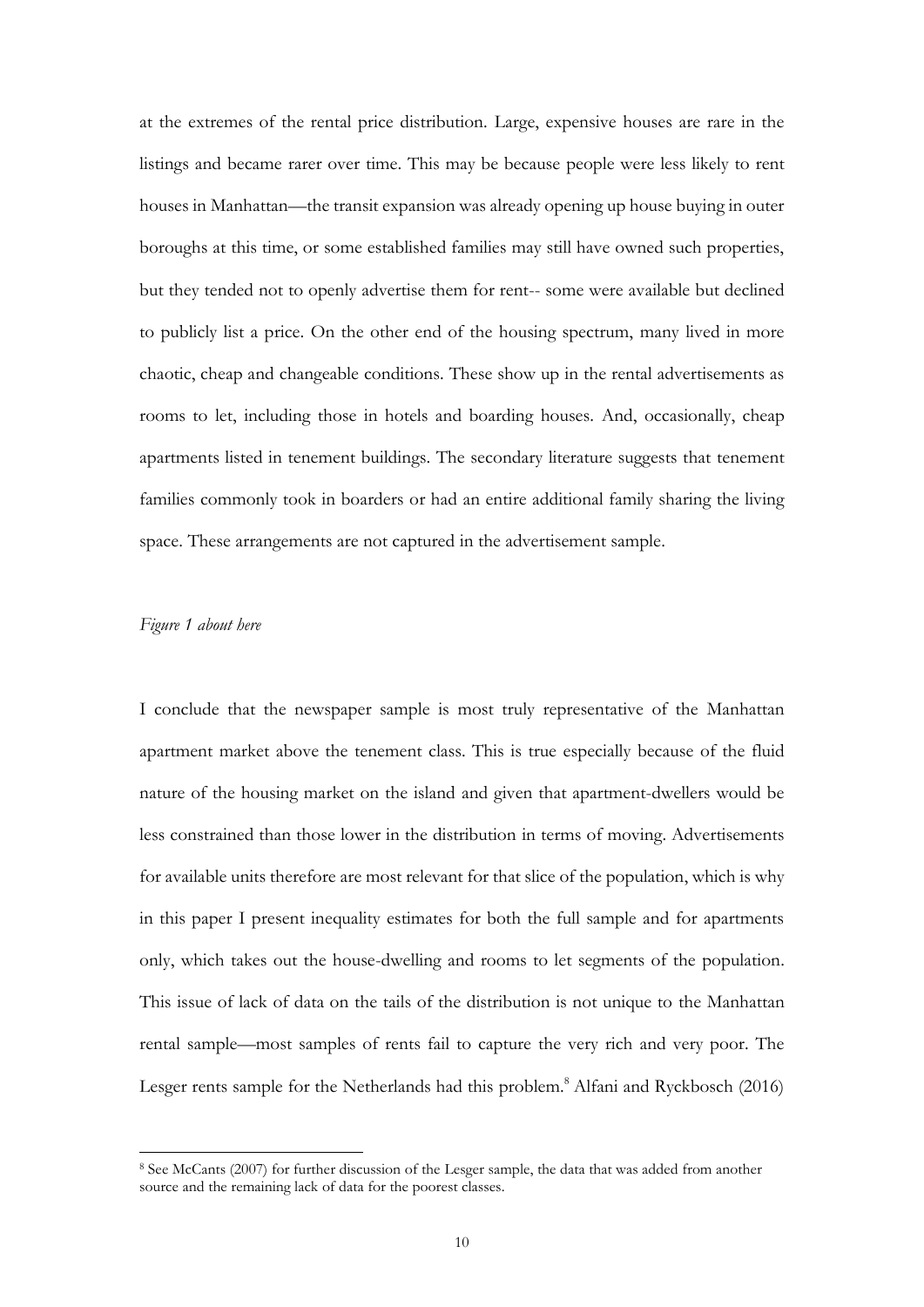further describe the problem in the data they use for Italian and Dutch regions from 1500 to 1800. This suggests that researchers using this data should focus more on changes in inequality over time, rather than taking the levels at any given point in time as fully accurate of actual inequality, given this bias in the variable construction which would likely understate true inequality.

Fortunately, the literature provides some clues as to the price of tenement units. Riis (1997) listed actual rents around 1900 of \$6 for a rear tenement and \$17 for 4 front rooms in more modern tenements. Also around the turn of the century, the Charity Organization Society (1900: 3) reported 2 families living in 3 rooms and paying \$6 on Elizabeth Street. Chapin (1909) found that a 4-room tenement with bathroom on Essex Street cost \$18 per month in 1905. For basic lodging houses, the evidence is even more limited. Nightly lodging on Bayard Street cost 5 cents in 1885, while a basement room on Pearl Street cost 10 cents in 1882 (Anbinder 2001). There exist some estimates of the numbers living in such tenements. Wright (1970) suggests that about 360000 lived in slum accommodation in New York in 1893. Laidlaw (1932) provides Census estimates of the share of the New York City population that lived in the Lower East Side, which made up the bulk of the tenement district: it fell over time, from 22% in 1855, to 12.9% in 1905 and 11.4% in 1910. Much of this fall may be explained by the expansion of New York City to the outer boroughs—the share of Manhattanites dwelling in slums may have remained at a level closer to 20%, but this at least provides a range. The population living south of  $14<sup>th</sup>$  Street was 768360 in 1910—this provides some idea of the volume of people for which there is only patchy secondary evidence on their housing prices and consumption. While coverage is not perfect, it compares quite favorably with, say, income tax-based estimates which cover only top income shares.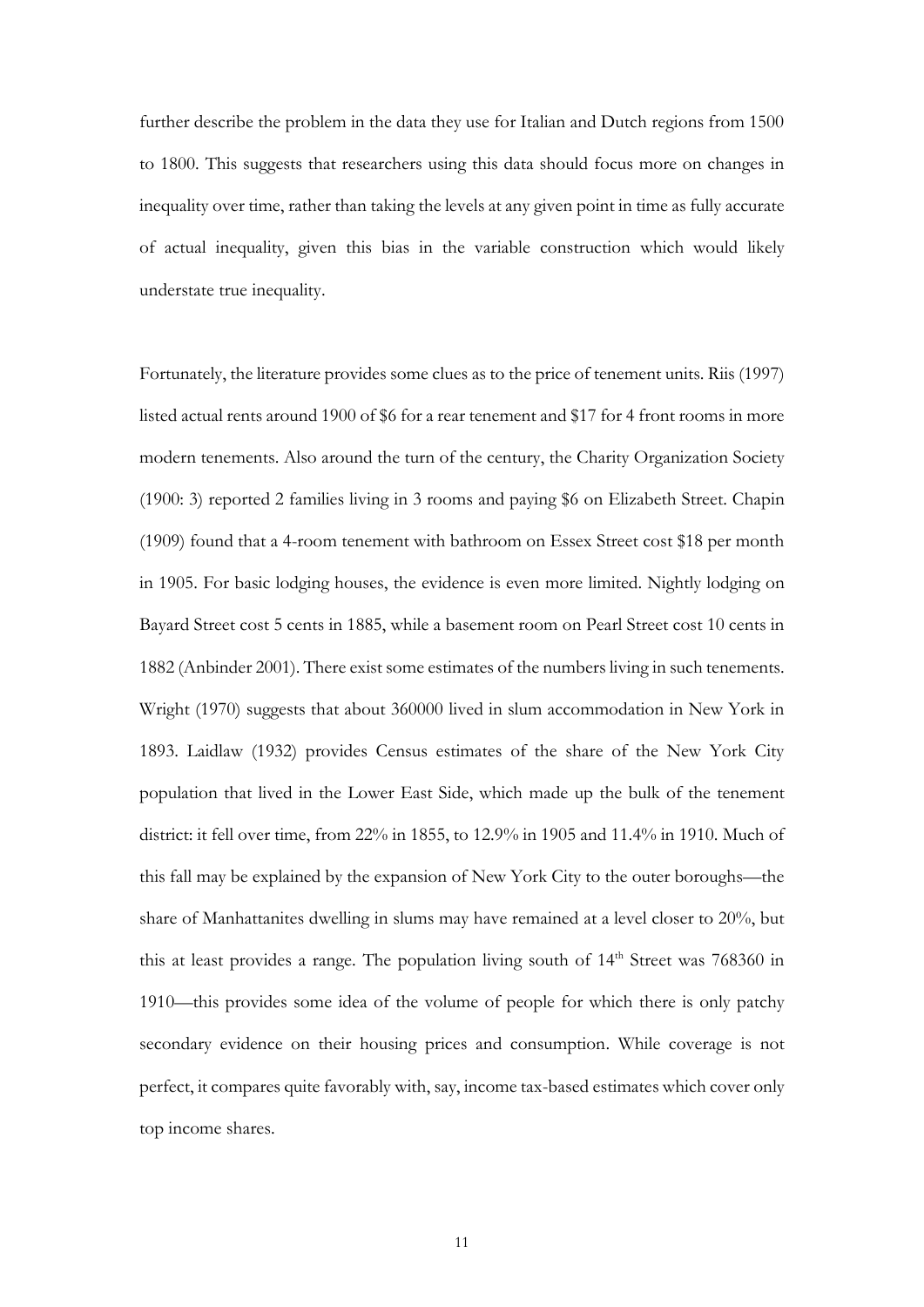The evidence thus suggests that, while newspapers had huge circulations in this period and advertised extensively in the apartment market, tenement-dwellers may have relied on less formal networks to rent out space. This is consistent with the extreme overcrowding witnessed by the Lower East Side, the most densely population area on the planet before 1900, as vacancies were extremely rare.

Table 1 provides descriptive statistics across half-decade intervals and shows that in the early years there were more houses and rooms to let advertised, but that apartments became a greater share of the sample over time. Households who could afford to rent whole floors or houses were likely to earn higher incomes than those renting apartments or individual rooms. Section D identifies a reduction in inequality in the full newspaper sample over time and this reduction can be partly explained by the reduced prevalence of houses and reduction in number of rooms observed in the average unit. Mean and median rents also see a reduction in the 1890s, a depressed era, which increase again in the 1900s, but do not again reach the levels of the early sample, probably because of the changing sample composition.

#### *Table 1 about here*

#### **D. Inequality**

Firstly, in Table 2 I take the rental sample at face value and calculate inequality using a variety of measures common in the literature, which gives some idea of the trends over time. What this may miss is that the sample is not drawn to be representative of the population as a whole, as discussed above, and so I present results also for apartments only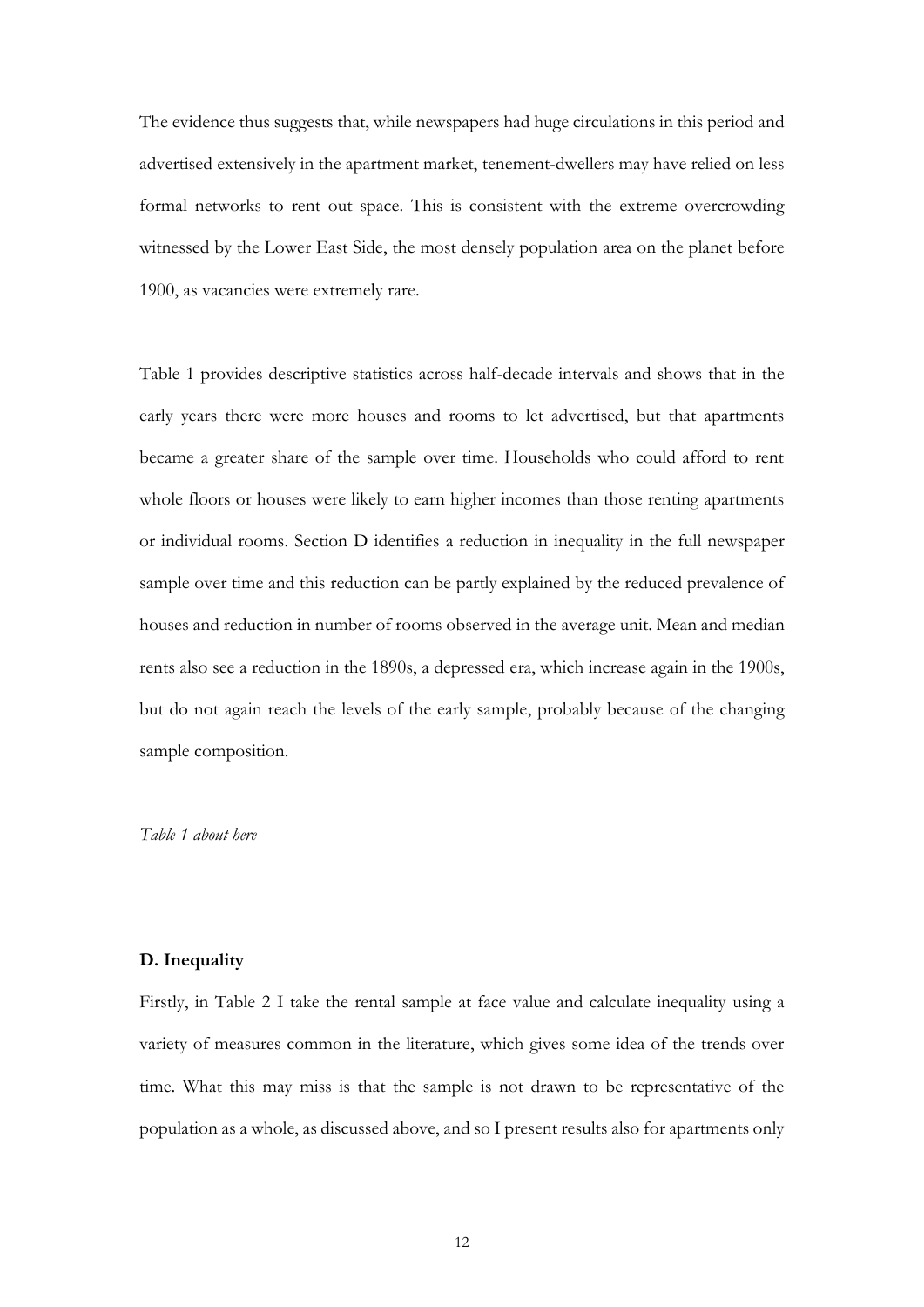in the second panel, assuming that the newspapers advertised a representative sample for apartments above tenement quality.

#### *Table 2 about here*

 $\overline{\phantom{a}}$ 

Table 2 shows that, for the full sample, there was a reduction in inequality over the 31 years, which is demonstrated most clearly in the gini and 90/10 percentile ratio measures. The share of the sample rental value that is at the top 1% of the distribution and the bottom 10% stays remarkably constant over time, and indicate a higher share for the lower end and lower share for the top group compared to, for example, the samples used in McCants (2007) for eighteenth century Netherlands. It appears to be changes in the  $10^{th}$ -50<sup>th</sup> percentiles of the distribution that drive the observed reduction in inequality, which the gini tends to be sensitive to. The panel using only apartment advertisements reveals much less change in consumption inequality over time, with measures except for the 90/10 ratio appearing quite flat and the 90/10 showing a moderate decrease. All of the measures display less inequality within this housing type than when looking across all housing types in the first panel.

I turn now to using the locations of the units within the dataset to assess how inequality evolved at the neighborhood level. Table 3 presents another measure of inequality commonly used in the broader literature, the Theil index, which can be decomposed into measures of between neighborhood and within neighborhood inequality. Figure 1 displays the 14 neighborhoods used, which follows a modern shapefile<sup>9</sup>, aggregated to

<sup>9</sup> Shapefile publicly available from: https://data.cityofnewyork.us/browse/select\_dataset?Dataset-Information\_Agency=Department+of+City+Planning+%28DCP%29&nofederate=true&suppressed\_fac ets%5B%5D=domain&utf8=✓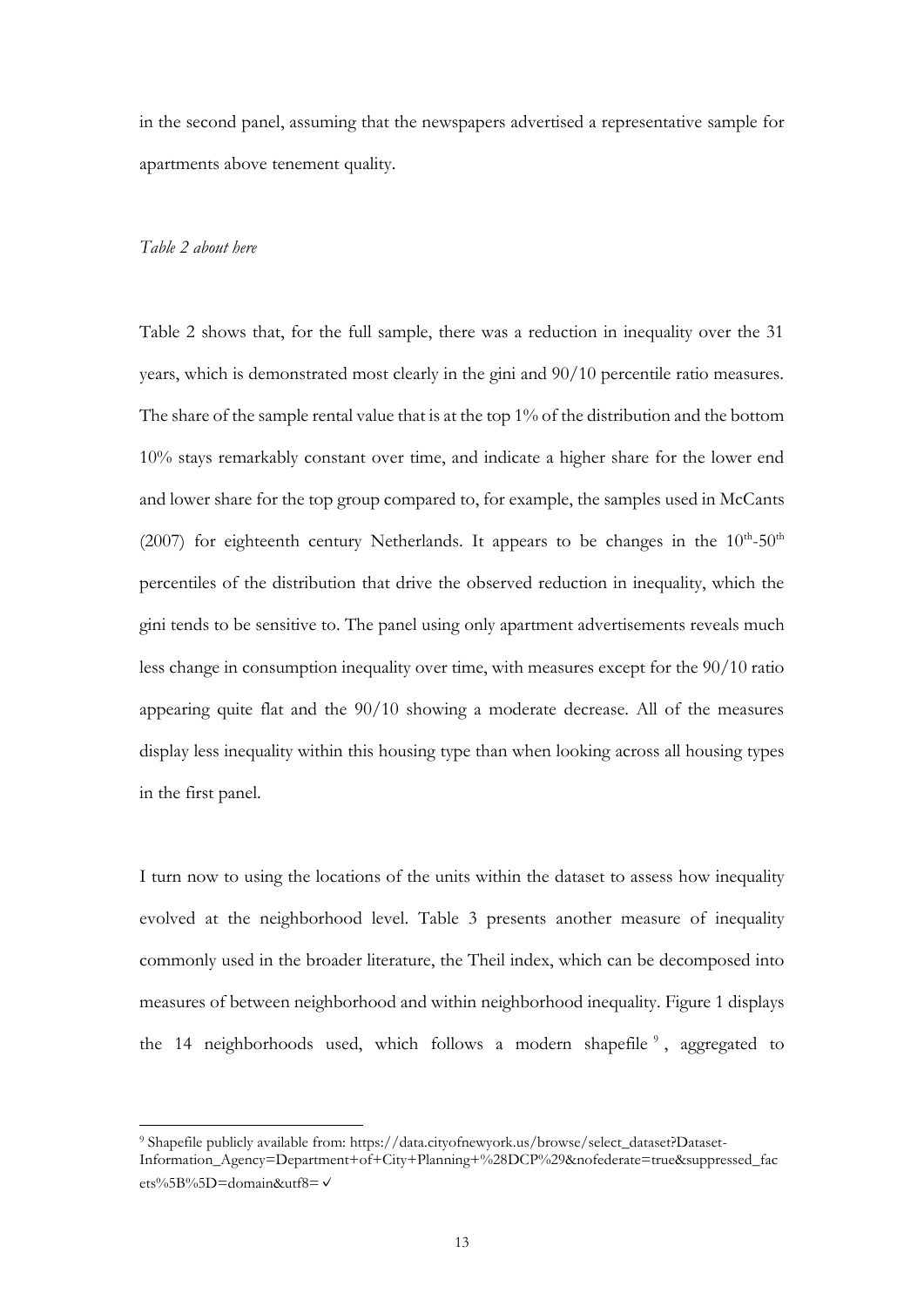neighborhood definitions that are sensible for the historical period. The Theil measure also shows more reduction in the full sample than the apartment-only sample. The decomposition highlights that it is really the within neighborhood variation that drives the overall statistic, indicating that it is factors at a very minute level that drive rental price variations. It is not mainly living in Midtown versus Greenwich Village that explains most of the variation in prices, but unit-specific characteristics, housing type and proximity to locational advantages. Albouy and Zabek (2016) found a similar pattern, but looking across and within US cities for 1930-2012. This suggests that locational advantages that might be expected to drive rental price variation in the modern period had not yet become of paramount importance, perhaps because of institutional factors such as education not being restricted to neighborhood schools (for New York City in this period). Another way to state the result may be that there was less standardization or homogeneity of housing within neighborhoods historically and so we find that there was more scope for inequality trends to be driven by differences in unit characteristics than other geographic factors.

#### *Table 3 about here*

#### **E. Conclusion**

This paper outlined trends in inequality in the most important item in the consumption basket, housing, for the largest city in the U.S., New York, for 1880-1910, a period when data that would allow us to compute inequality is generally difficult to find or drawn from a very limited sample of the population, often restricted to the richest 1-15%. I found that inequality decreased across all forms of housing consumption but remained fairly constant for the bulk of the population who resided in apartments outside the tenement district. Changes in the typical residence thus drove the overall trend in inequality, which emphasizes the importance of considering carefully how we draw our samples when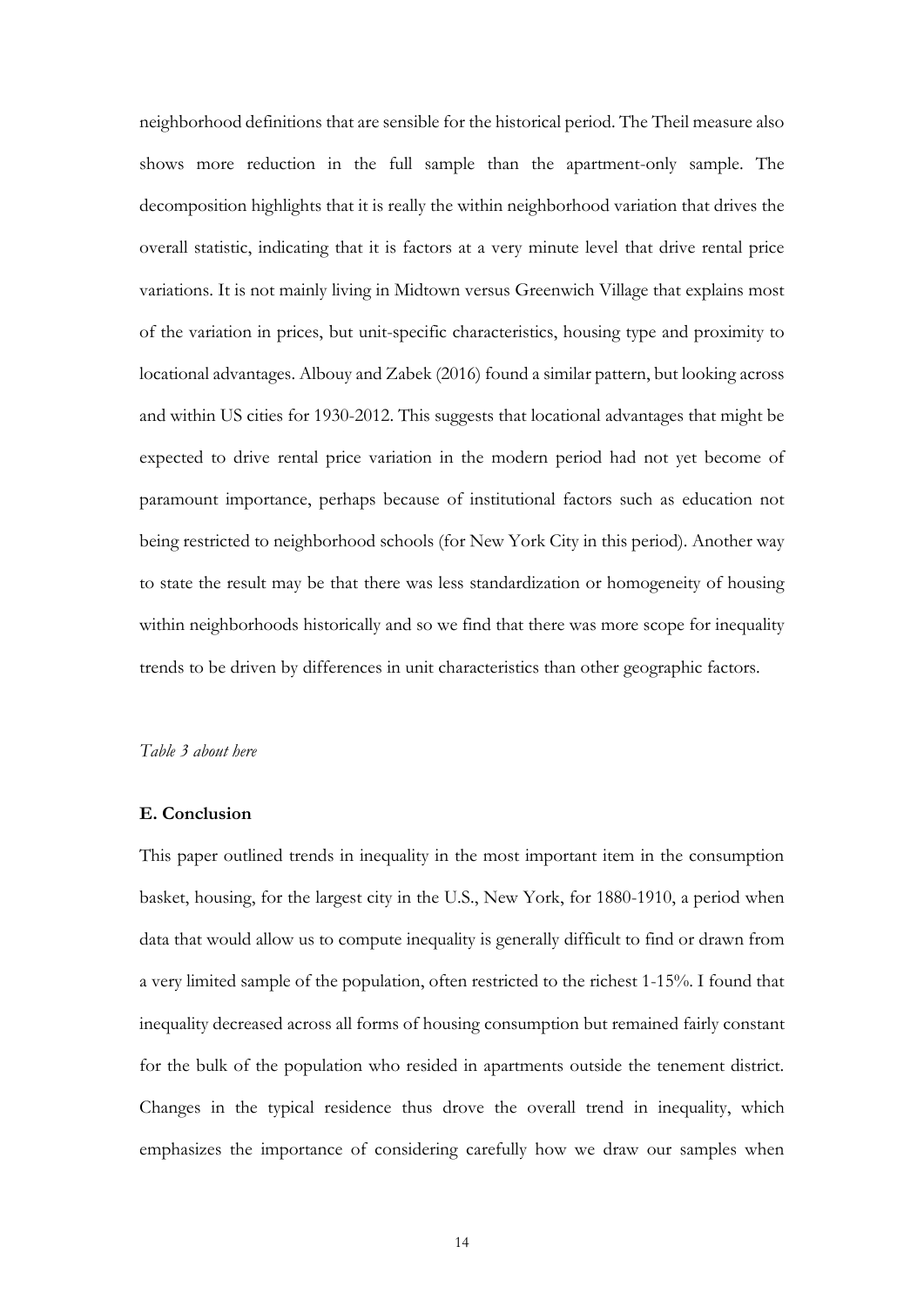constructing and understanding measures of inequality. I also showed that inequality measures were dominated by within- rather than between-neighborhood variations in characteristics.

This research may serve as a proof of concept to construct these types of consumptionbased inequality estimates for longer time spans and a greater range of cities, which may be especially important before 1930, when the Census begins to have measures (although self-reported) of house values and rents, as used by Albouy and Zabek (2016), although their data only included dwelling characteristics from 1960 on, suggesting that newspaper samples for US cities may be useful right up to 1960. Given that inequality in the US is thought to have reached a peak in 1929 which it has only recently again become close to, it would certainly be interesting to continue this approach beyond 1910. The arrival of zoning legislation in New York City in 1916 and public housing from 1926 also motivates extending the data collection to analyze their effects.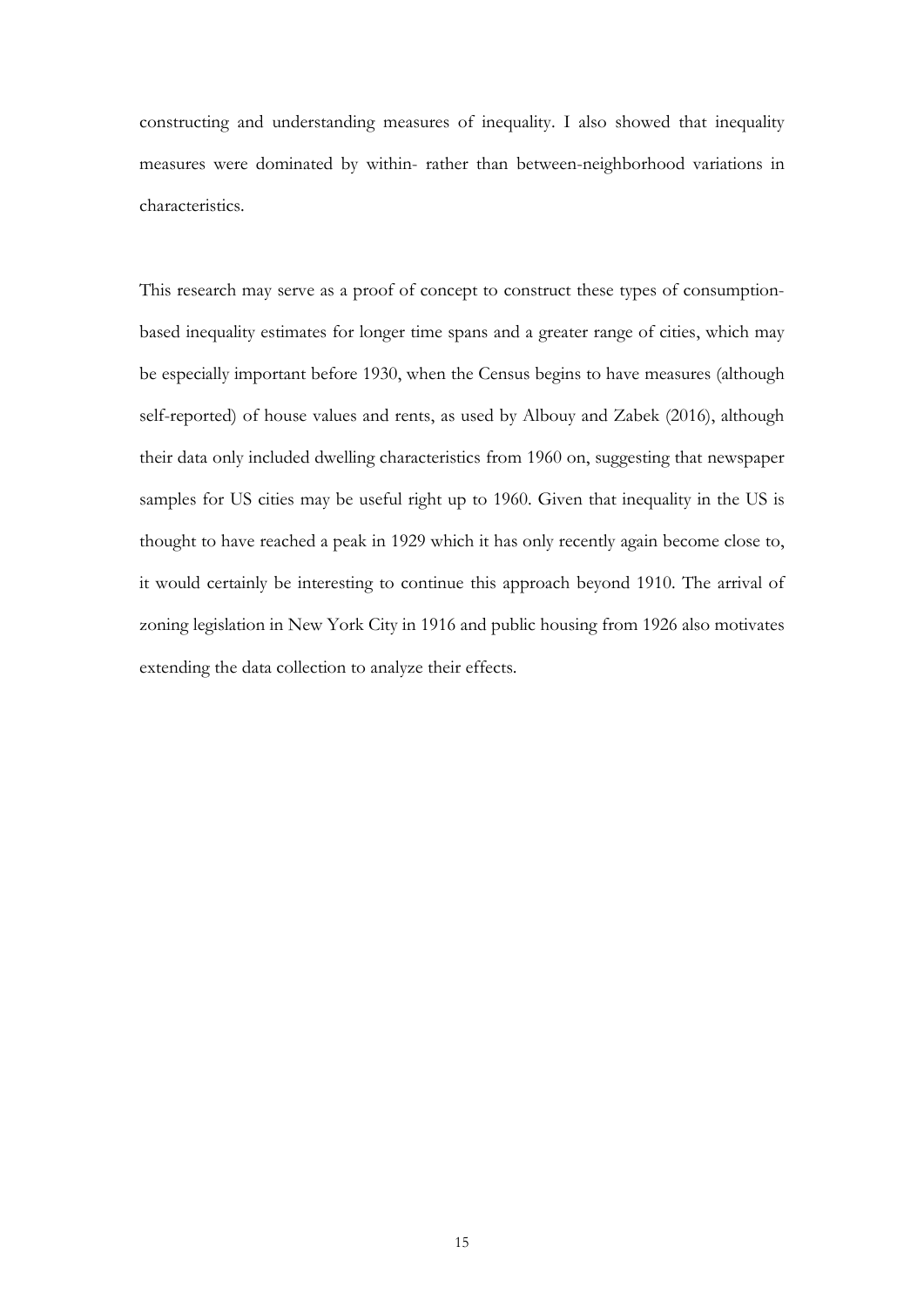#### **References**

- Albouy, David and Mike Zabek (2016) "Housing inequality." NBER Working Paper 21916, National Bureau of Economic Research.
- Alfani, Guido and Wouter Ryckbosch (2016) "Growing apart in early modern Europe? A comparison of inequality trends in Italy and the Low Countries, 1500-1800." Explorations in Economic History 62: 143-53.
- Alfani, Guido (2019) "Wealth and income inequality in the long run of history." in Claude Diebolt and Michael J. Haupert (eds.) Handbook of Cliometrics. Berlin: Springer, 1173-1201.
- Anbinder, Robert C. (2001) Five Points. New York: Free Press.
- Atack, Jeremy and Robert A. Margo (1998) "Location, location, location! The price gradient for vacant urban land: New York, 1835-1900." Journal of Real Estate Finance and Economics 16 (2): 151-72.
- Attanasio, Orazio, Gabriella Berloffa, Richard Blundell and Ian Preston (2002) "From earnings inequality to consumption inequality." Economic Journal 112: 52-59.
- Chao, Elaine L. and Kathleen P. Utgoff (2006) "100 Years of U.S. consumer spending." Washington, DC: U.S. Department of Labor, Bureau of Labor Statistics.
- Chapin, Robert C. (1909) The Standard of Living Among Workingmen's Families in New York City. New York: Russell Sage Foundation.
- Charity Organization Society of the City of New York (1900) The Charities Review, Volume X. New York.
- Clark, Gregory (2002) "Shelter from the storm: Housing and the Industrial Revolution, 1550-1909." Journal of Economic History 62 (2): 489-511.
- Drelichman, Mauricio, and David Gonzalez Aguda (2014) "What price a roof? Housing and the cost of living in Sixteenth-Century Toledo?" Explorations in Economic History 54 (1): 27-47.
- Eicholtz, Piet, Stefan Straefmans, and Marcel Theebe (2012) "The Amsterdam rent index: The housing market and the economy, 1550-1850." Journal of Housing Economics (21): 269-82.
- Geloso, Vincent and Peter H. Lindert (2020) "Relative costs of living, for richer and poorer, 1688-1914." Cliometrica: 1-26. https://doi.org/10.1007/s11698-019- 00197-8
- Gray, Rowena and Rocco Bowman (2020) "Locating the Manhattan housing market: GIS evidence for 1880-1910." Working Paper.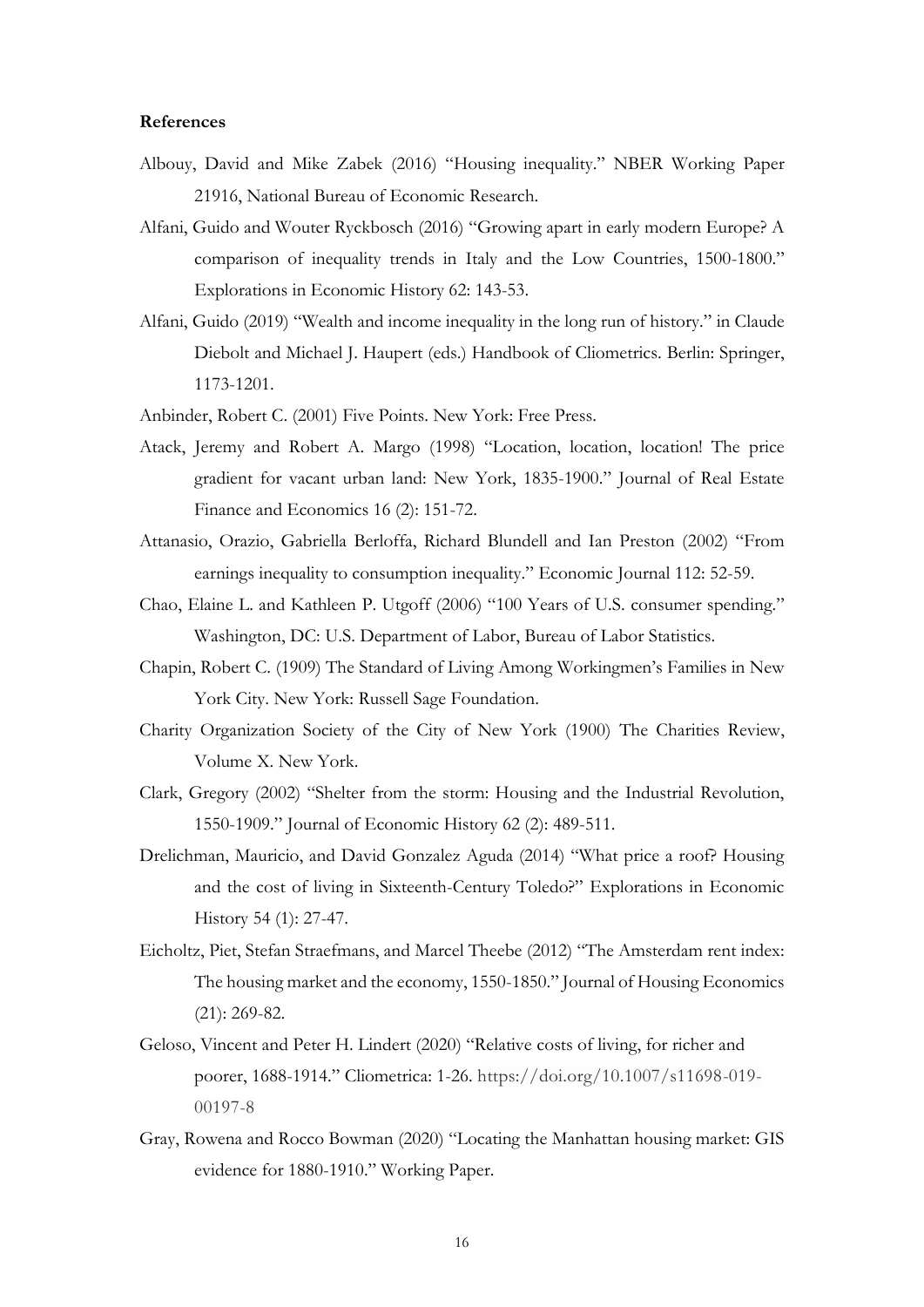- James, John A. and Mark Thomas (2000) "Industrialization and wage inequality in Nineteenth-Century urban America." Journal of Income Distribution 9: 39-64.
- Kholodolin, Konstantin A. (2016) "War, housing rents, and free market: Berlin's rental housing market during World War I." European Review of Economic History (20): 322-44.
- Laidlaw, Walter (1932) Population of the City of New York, 1890-1930. Cities Census Committee: New York.
- Lindert, Peter H. and Jeffrey G. Williamson (1983) American Inequality: A Macroeconomic History. New York: Academic Press.
- Lindert, Peter H. and Jeffrey G. Williamson (2013) "American incomes before and after the Revolution." Journal of Economic History 73(3): 725-65.
- Lindert, Peter H. (2015) "Making the most of capital in the Twenty-First Century." Annales (English ed.) 70(1): 21-32.
- Margo, Robert A. (1996) "The rental price of housing in New York City, 1830-1860." Journal of Economic History 56 (3): 605-25.
- McCants, Anne E.C. (2007) "Inequality among the poor of Eighteenth Century Amsterdam." Explorations in Economic History 44: 1-21.
- Meyer, Bruce D. and James X. Sullivan (2017) "Consumption and income inequality in the U.S. since the 1960s." NBER Working Paper 23655.
- Milanovic, Branko, Peter H. Lindert and Jeffrey G. Williamson (2010) "Pre-Industrial inequality." Economic Journal 121 (551): 255-72.
- Piketty, Thomas and Arthur Goldhammer (2017) Capital in the Twenty-First Century. Cambridge, MA: Harvard University Press.
- Rees, Albert (1961) Real Wages in Manufacturing, 1890-1914. Princeton: Princeton University Press.
- Riis, Jacob (1997) How the Other Half Lives. New York: Penguin. First edition New York: Scribner.
- Roine, Jesper and Daniel Waldenstrom (2015) "Long-run trends in the distribution of income and wealth." in Anthony B. Atkinson and Francois Bourguignon (eds.) Handbook of Income Distribution. Amsterdam: North Holland, Vol. 2: 469-592.
- Ruggles, Steven J., Trent Alexander, Katie Genadek, Ronald Goeken, Matthew B. Schroeder, and Matthew Sobek (2010) Integrated Public Use Microdata Series: Version 5.0 [machine-readable database]. Minneapolis: University of Minnesota.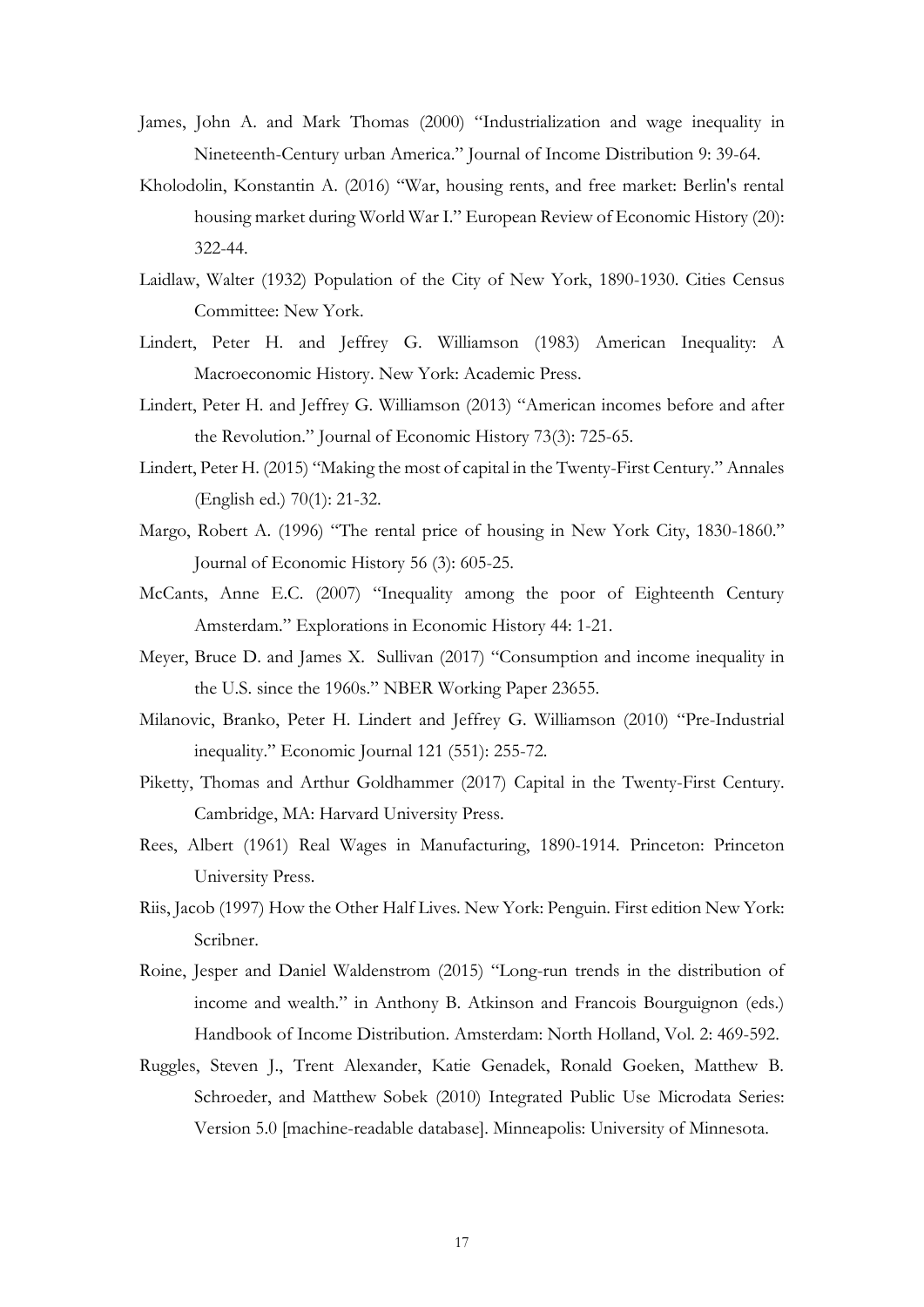- Scherzer, Kenneth A. (1992) The Unbounded Community: Neighborhood Life and Social Structure in New York City, 1830-1875. Durham: Duke University Press.
- Soltow, Lee L. and Jan Luiten van Zanden (1998) Income and Wealth Inequality in the Netherlands, 16<sup>th</sup>-20<sup>th</sup> Century. Amsterdam: Het Spinhuis.
- Van Leeuwen, Marco H.D., Ineke Maas, and Andrew Miles (2002) HISCO: Historical International Standard Classification of Occupations. Leuven: Leuven University Press.
- Villarreal, Carlos, Brian Bettenhausen, Eric Hanss and Jonathan Hersh (2014) "Historical health conditions in major US cities." Historical Methods 47 (2): 67-80.
- Wright, Carroll D. (1970) The Slums of Baltimore, Chicago, New York, and Philadelphia. New York: Arno (Reprint of 1894 Seventh Special Report of the Commissioner of Labor, GPO: Washington, DC).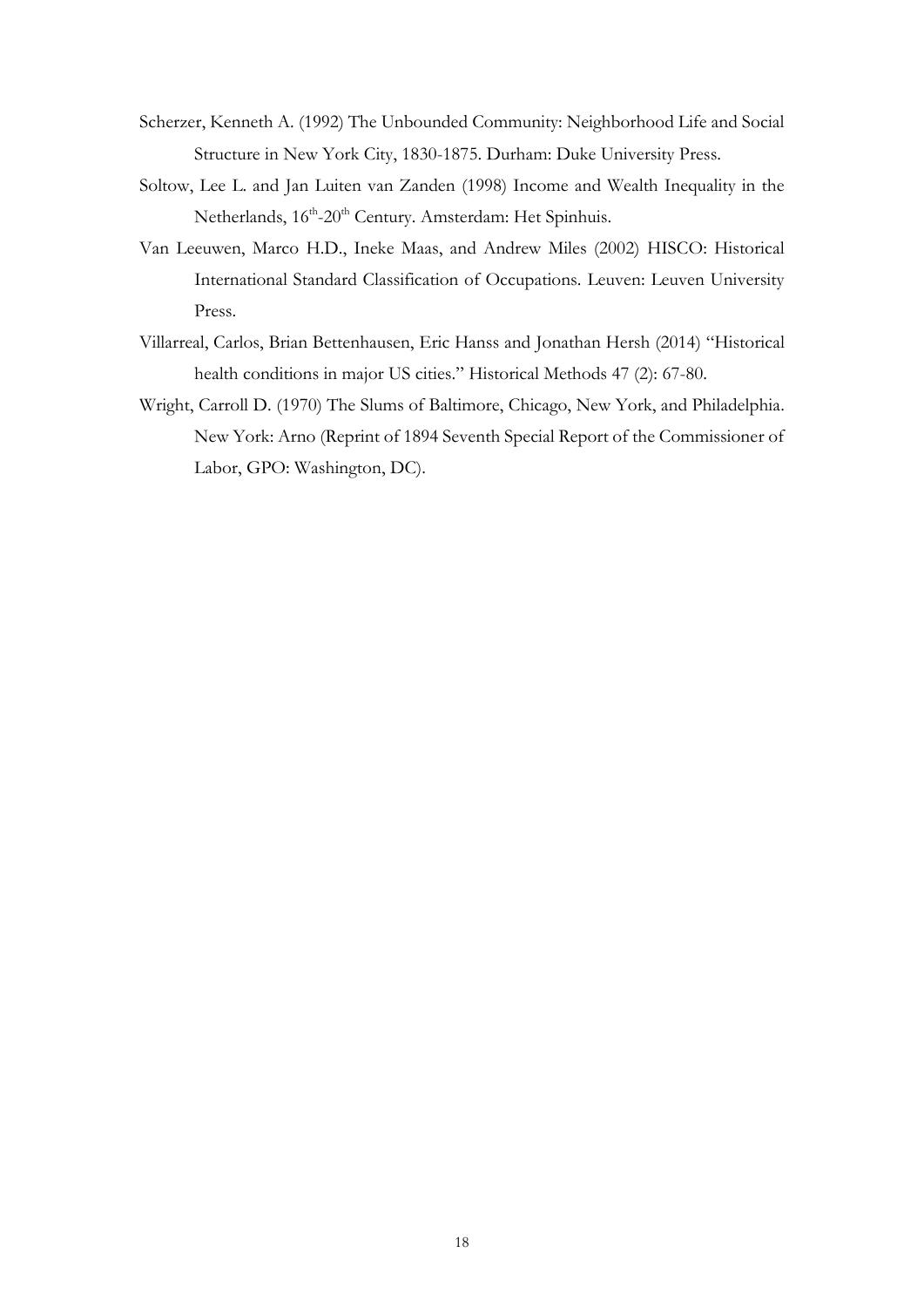## **Figures & Tables**

Table 1: Descriptive Statistics

|                        | 1880-5 | 1886-90 | 1891-5 | 1896- | 1901-5 | 1906-10 |
|------------------------|--------|---------|--------|-------|--------|---------|
|                        |        |         |        | 1900  |        |         |
| Observations           | 1297   | 1688    | 1708   | 1611  | 1773   | 1885    |
| %Apartments            | .40    | .45     | .52    | .69   | .66    | .68     |
| Mean rent              | 61.83  | 56.98   | 33.40  | 38.54 | 46.65  | 50.83   |
| $(\$/month)$           |        |         |        |       |        |         |
| Median rent            | 50     | 35.63   | 22     | 26    | 38     | 40      |
| $(\frac{\sqrt{2}}{2})$ |        |         |        |       |        |         |
| $#$ Rooms              | 6.9    | 6       | 4.5    | 5.1   | 5      | 4.6     |

Notes: Author's calculations using newspaper rental data sample described in Section C.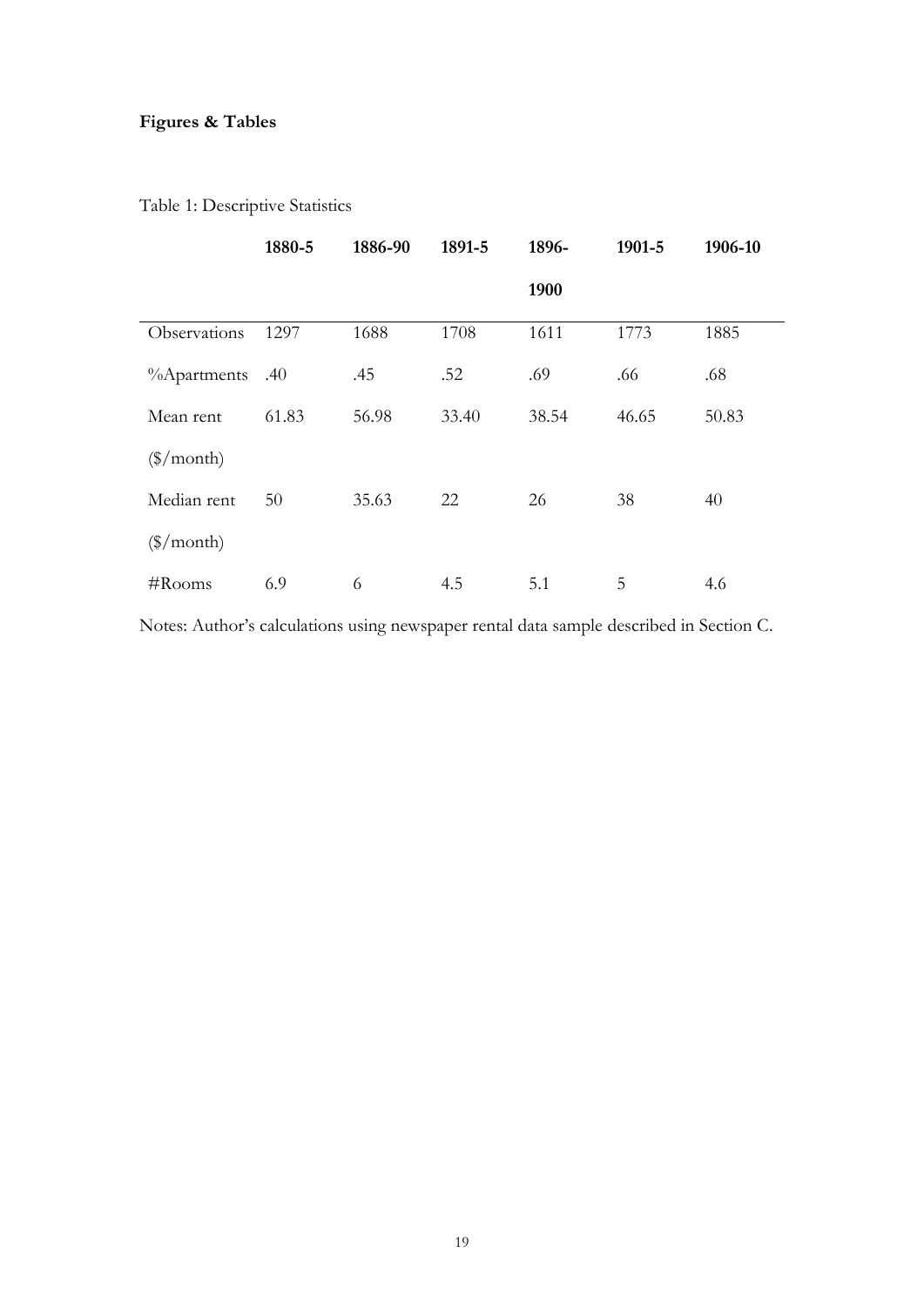| <b>Full Sample</b> | 1880-5 | 1886-90 | 1891-5 | 1896-1900 | 1901-5  | 1906-10 |
|--------------------|--------|---------|--------|-----------|---------|---------|
| Gini               | .41    | .47     | .42    | .42       | .38     | .37     |
| Share              | .04    | .06     | .07    | .05       | .04     | .05     |
| top $1\%$          |        |         |        |           |         |         |
| Share              | .02    | .02     | .02    | .02       | .02     | .02     |
| bottom $10\%$      |        |         |        |           |         |         |
| 90/10              | 7.4    | 8.2     | 5.9    | 5.8       | 6.1     | 5.8     |
| 90/50              | 2.5    | 3.5     | 3.2    | 2.9       | $2.2\,$ | 2.5     |
| Observations       | 9962   | 9962    | 9962   | 9962      | 9962    | 9962    |
| <b>Apartments</b>  |        |         |        |           |         |         |
| Gini               | .33    | .33     | .30    | .34       | .32     | .32     |
| Share              | .03    | .04     | .04    | .05       | .05     | .05     |
| top $1\%$          |        |         |        |           |         |         |
| Share              | .03    | .04     | .05    | .04       | .03     | .03     |
| bottom 10%         |        |         |        |           |         |         |
| 90/10              | 4.5    | 4.5     | 3.7    | 4.4       | 4.9     | 3.9     |
| 90/50              | 2.3    | 2.2     | 2.2    | 2.4       | 2.1     | 2.1     |
| Observations       | 5719   | 5719    | 5719   | 5719      | 5719    | 5719    |

### Table 2: Inequality in Housing

Notes: Author's calculations using newspaper rental sample. The share top 1% and share bottom 10% are calculated with total rental value in the denominator. The 90/10 and 90/50 percentiles show the nominal rental ratios for individuals at those parts of the distribution.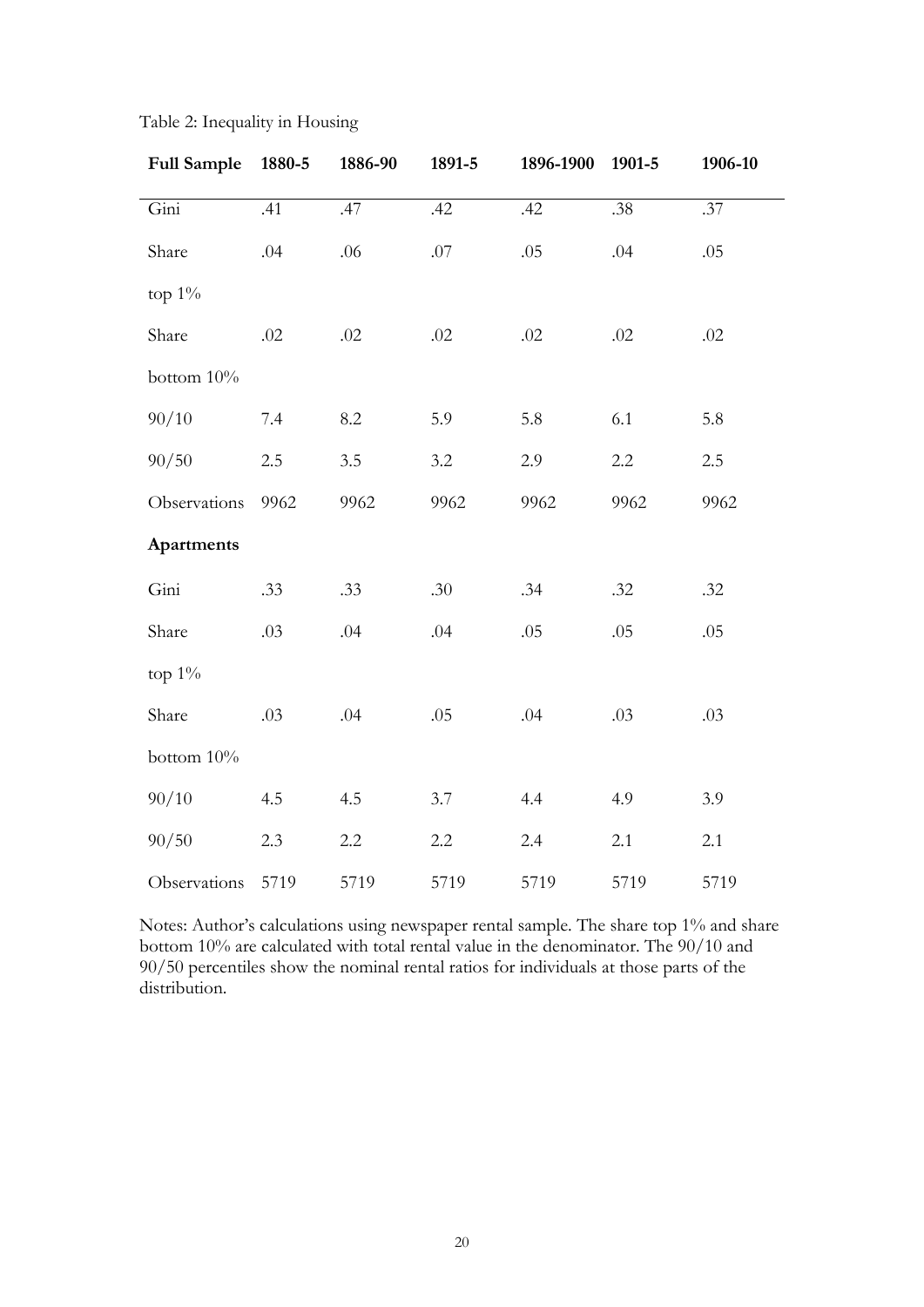| <b>Full Sample</b> | 1880-5 | 1886-90 | 1891-5 | 1896-1900 | 1901-5 | 1906-10 |
|--------------------|--------|---------|--------|-----------|--------|---------|
| Overall            | 0.28   | 0.41    | 0.33   | 0.30      | 0.25   | 0.24    |
| <b>Between</b>     | 0.04   | 0.04    | 0.04   | 0.04      | 0.03   | 0.01    |
| Within             | 0.24   | 0.36    | 0.29   | 0.26      | 0.22   | 0.23    |
| Apartments         |        |         |        |           |        |         |
| Overall            | 0.18   | 0.19    | 0.16   | 0.20      | 0.18   | 0.19    |
| <b>Between</b>     | 0.01   | 0.03    | 0.03   | 0.03      | 0.03   | 0.02    |
| Within             | 0.17   | 0.16    | 0.14   | 0.17      | 0.15   | 0.17    |

Table 3: Inequality Between & Within Neighborhoods (Theil)

Notes: Author's calculations using newspaper rental sample. The neighborhoods are 14 historically-consistent neighborhoods, aggregated from a modern shapefile's neighborhood definition.